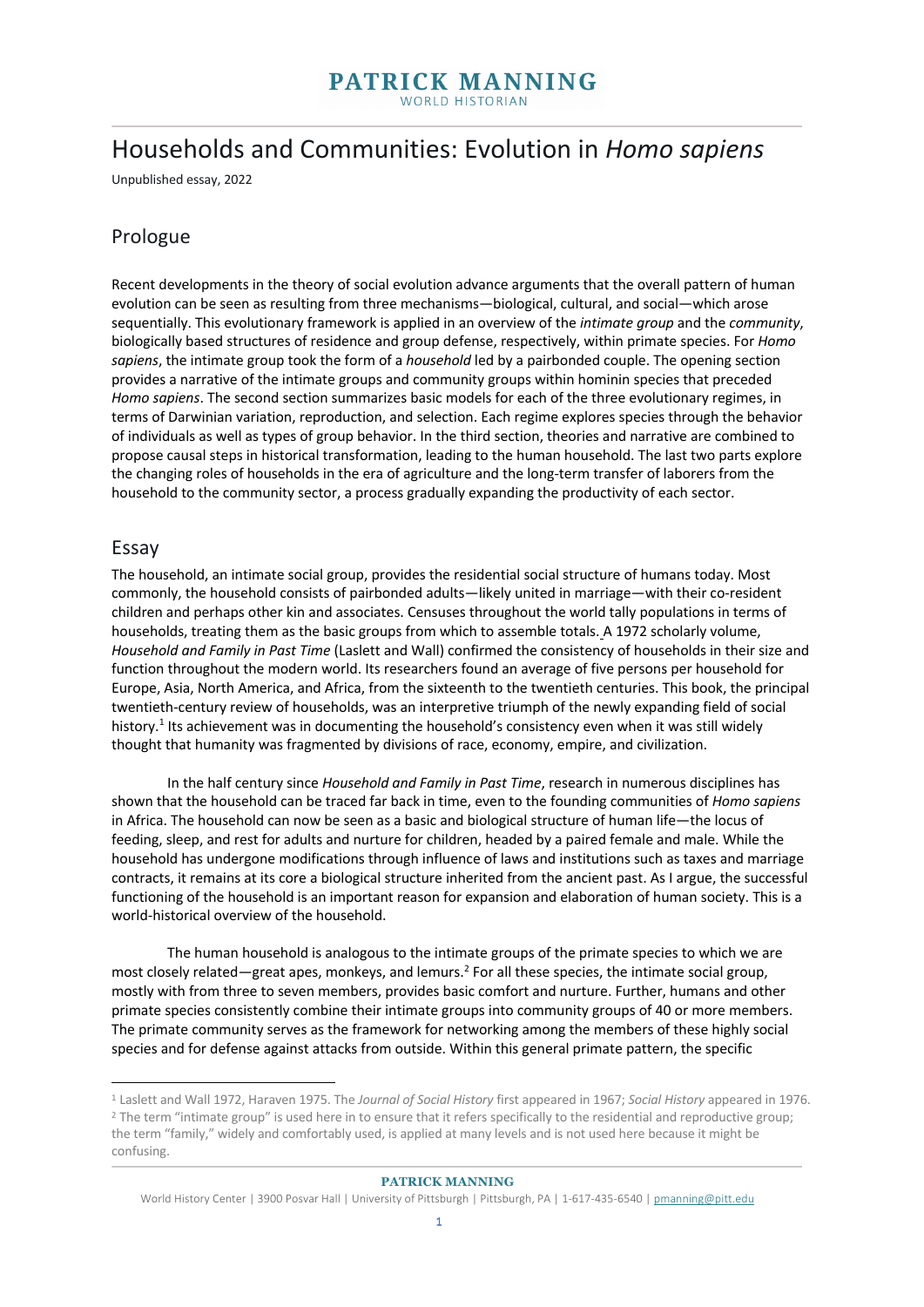character of human society emerged some 400,000 years ago, with households led by pairbonded couples, with communities of 150 members, and perhaps with a newly emergent Merge capacity for mentally combining two concepts and linking them to a third (Scerri 2018; Gowlett, Gamble, and Dunbar 2012; Berwick and Chomsky 2016). From 70,000 to 20,000 years ago, these households and communities spread across the world. With agriculture, communities gave way to societies that became steadily larger. In today's societies, households remain the intimate structure of humanity, while communities of 150 still play important roles (Manning, 2020a, Dunbar 2020*c*).

This story opens with background on intimate and community groups among primates, including the ancestors of humans. The essay then highlights theoretical knowledge, classified as regimes of biological, cultural, and social evolution. A second narrative, from 500,000 to 20,000 years ago, presents many aspects of evolution in hominin species, including fire, material culture, the household, communities, creation of spoken language, collaborative social institutions, and migration worldwide. The essay concludes with the place of households in recent centuries of global travel and industrial development.

## **Humans as Primates**

The past half-century of research and discovery in human evolution has combined the studies of numerous and overlapping disciplines: primatology, paleontology, archaeology, genomics, ontogeny, anthropology, linguistics, and history.<sup>3</sup> Of these advances, the framework of primate evolution appears to be especially helpful. It identifies the specific factors that were most important in developing the group-oriented, socially networked, and large-brained primate species, especially the subgroup of hominin species from Australopithecenes to *Homo sapiens* over the past four million years. <sup>4</sup> Here we explore primate evolution up to 500,000 years ago.

## *The social brain hypothesis*

The "social brain hypothesis" is the center of this interpretation; the term has been advanced most energetically by primatologist and psychologist Robin I. M. Dunbar. The hypothesis draws on a wide range of disciplines yet works firmly within the framework of Darwinian natural selection.<sup>5</sup> Primates participate in the activities of relatively stable groups throughout their lives—from intimate, familial groups to community groups, with "bands" and other groups in between, linked by networking processes including grooming. <sup>6</sup> The intimate group has a relatively standard size for most species but varies in its social organization. The community group varies in size by species, becoming relatively larger as the social networking among community members becomes more complex. Aiello and Dunbar (1993) reported a correlation in the brain size of primate species and the size of their community groups; Dunbar refined these estimates thereafter (Gowlett, Gamble, and Dunbar 2012; Dunbar 2020*a*). <sup>7</sup> Further, the social brain hypothesis emphasizes the psychology of group links, identifying levels of intentionality (perceptions of the thinking of others) that deepened with growing social complexity and brain size.

## *Intimate groups and their structure*

The great apes of today—parallel to humans in their evolution—live in such intimate groups and communities. Chimpanzees and bonobos, established north and south of the Congo River, respectively, live in communities averaging 45 members, made up of intimate groups of from three to 10 members, headed by mothers or

<sup>3</sup> Examples of major contributions, by field, include Dunbar (1988) in primatology; Tattersall (2012) in paleontology; Cann, Stoneking, and Wilson (1987) in genetics; Tomasello (2019) in ontogeny; Bickerton (2009) and Berwick and Chomsky (2015)

in linguistics; and Boyd and Richerson (2005) in cultural evolution.<br>4 The term "hominid" was previously applied to all great apes; more recently, the term "hominin" is applied to all species more closely related to humans than to chimpanzees.

<sup>&</sup>lt;sup>5</sup> Dunbar, Gamble, and Gowlett (2014).<br><sup>6</sup> See Crook (1976) for a clear statement of research design for primate studies.

<sup>7</sup> With appreciation to Robin I. M. Dunbar for confirming recent estimates of primate community sizes by personal communication.

World History Center | 3900 Posvar Hall | University of Pittsburgh | Pittsburgh, PA | 1-617-435-6540 | pmanning@pitt.edu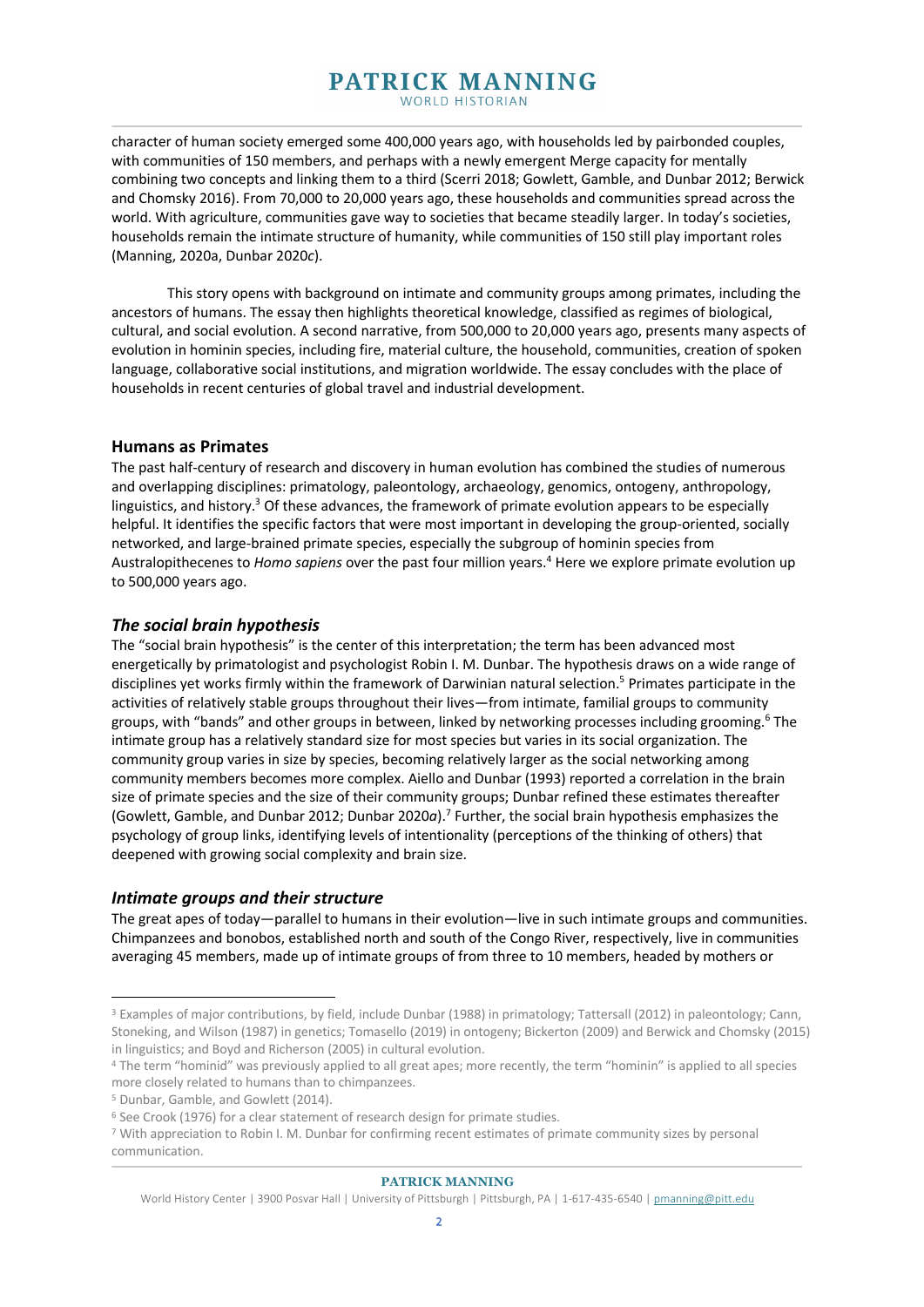grandmothers. They collect food, mostly fruit, and sleep in nests created daily within the range of the group and the larger range of the community.<sup>8</sup> In addition, their intimate group communication relies on grooming (physical touch), including with friends outside the group. Males, significantly larger than females and residing separately, maintain rank within a hierarchy that is greater for chimpanzees; females of both species have multiple sexual partners. The community protects its range and resists attack from its own or other species.<sup>9</sup>. For gorillas, adult males are roughly double the body mass of females and maintain relatively permanent relationships with females of their harem; harems are limited to five adult females, to maintain their fecundity. Mothers care for their offspring in sub-families; junior males live as individuals.10 Gorilla communities exist separately from each other, though individual males and females migrate across community lines or are sometimes forced to do so.

A comparison among these living species (Goodall 2010, Fossey 1983, de Waal 2006) gives an idea of the intimate pattern of their last common ancestors, 6–7 million years ago. Those ancestors were treeclimbing and fruit-eating foragers, with significant sexual dimorphism, as larger senior males dominated several females, who raised their offspring in female-headed groups. Males competed for leadership and access to multiple females, perhaps including promiscuous relations. In the long history of hominin evolution since then, species may have modified their intimate groups repeatedly. Overall, the change was not a progression but a selection among possibilities—for instance, pairbonding exists among some monkey species. For *Homo sapiens*, the revised intimate group was a pairbonded household, which maintained the established functions but made changes to fit the needs of a somewhat different existence.

## *Community groups and their size*

Large brains arise in animals that live in long-term groups and maintain complex social relationships. Thus wolves, living in groups, have relatively large brains; cats, who have equal intelligence but do not live in structured groups, have smaller brains. For primates in general and especially the hominid lineage of great apes, community size is closely related to the size of prefrontal cortex, in a clear progression. For living gorillas, chimpanzees, and bonobos, one may measure the average brain size and community group size. Gorilla brains average 500 cc in volume, chimpanzee volumes average 400 cc, and bonobo brains average 350 cc. The ratio of brain to body size in each is roughly similar, and the community groups of each average 40 members.

For extinct species, one must measure the brain capacity of fossil skulls. For *Ardipithecus* (over 4 million years ago), brain size was 350 cc. For *Australopithecus* (since 4 million years ago), brain size averaged 500 cc, but group size was 40–45, similar to that of other apes. With *Homo habilis* (from 2.5 million years ago), community group size group size remained at 45–50. With *Homo ergaster* (from 1.9 million years ago), brain size grew and group size rose to 70. With *Homo erectus* (closely following *H. ergaster*), group size rose modestly to 70–75 (Dunbar 2020*b*) Thus, a hint of changing brain size came with *Homo habilis*, but the significant expansion of brains and community groups began with *Homo ergaster*.

## *Changes in stature, psychology, and technology*

Beyond changes in social groups, many other aspects of hominid phenotype changed under the influence of social and natural environments and the process of natural selection. With shifts in climate and environment, some groups found their habitat changing from forest to savanna, making it necessary to seek out a new diet to replace forest fruits.

In stature, *Ardipithecus* was perhaps the first bipedal hominid, retreating from tree climbing as their lands became forest-savanna fringe some four million years ago. Foraging on savanna fruits and perhaps grasses, these beings changed lifestyle but experienced no increase in brain size (Harcourt-Smith 2010).

<sup>8</sup> Dunbar 1988.

<sup>9</sup> Goodall 2010, Fossey 1983, De Waal 2006

<sup>&</sup>lt;sup>10</sup> On mountain gorillas, Fossey's study area on Mt. Visoke included a population of roughly 70, divided into four silverbackled groups of with an average of 4 mature females each and an average population of 16, including infants. Fossey 1983: xix–xxii, 10, 50, 231–38.

World History Center | 3900 Posvar Hall | University of Pittsburgh | Pittsburgh, PA | 1-617-435-6540 | pmanning@pitt.edu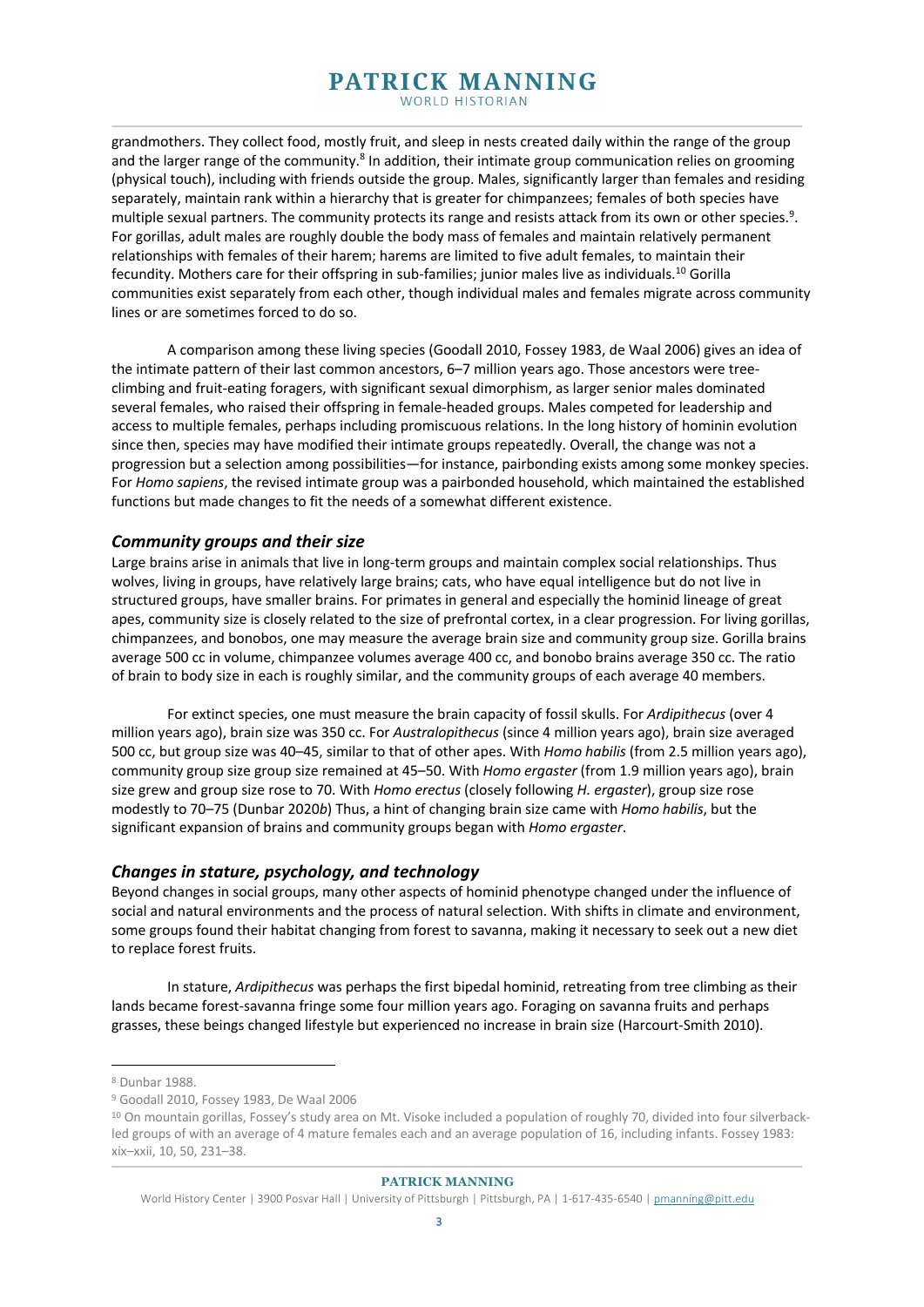Bipedalism was fully documented with the skeleton of Lucy (*Australopithecus afarensis*, 3.3 million years ago). A sudden change in stature came with *H. ergaster*: height and brain grew significantly, gut became smaller, and individuals were better able to run (Tattersall 2012). The rise of *H. erectus*, soon after *H. ergaster*, brought further gradual increase in brain size and group size. In another change in stature, the degree of sexual dimorphism declined with time. *Australopithecus* adult males may have been twice the weight of females, yet various measures (body size and foot size) suggest that this ratio declined for *Homo erectus* to males just 15– 20 percent larger than females, close to the present human ratio.<sup>11</sup> The relative increase in female height may have changed the distribution of food by sex. In another ratio, a low ratio of second to fourth digit length is argued to correlate with polygamous sexual relations, while a high 2D:4D ratio correlates with pairbonding and monogamy: these results suggest that hominin species maintained forms of polygamy (Nelson 2011).

Psychological studies have shown that networks, grooming, and friends were a part of all primate behavior, but became more intensive with increases in brain size and community size. The concept of *intentionality*, developed in philosophy and evolutionary psychology, has been applied in slightly differing forms to the varying degrees of understanding and mindreading among primate species (Searle 1983, Dennett 1987, Gowlett, Gamble, and Dunbar 2012; Tomasello 2019).

Larger group size was facilitated perhaps by such social connections as laughter and perhaps by changing diet and technology. Successive changes in diet, scavenging for meat, and creation of stone tools provided new capabilities for hominin species. Acheulean tools (hand axes valuable for butchering carcasses) brought changes to diet; they also required long work at the site of the stone to create the tools. While hearths are rarely found, initial control of fire and cooking are implied indirectly by the shrinkage of the gut in *H. ergaster* and after (Wrangham 2009, Dunbar 2020*c*). 12

The intimate group was influenced by these evolutionary changes. Brain growth influenced birth and nurture of offspring, By the time of *Homo ergaster*, the long legs required an adjustment in shape of the pelvis. The result reduced the size of the birth canal even as the heads of newborns were becoming larger, making birth painful and life-threatening. In compensation, birth took place at an earlier stage and newborns underwent more development after birth. Intimate groups had to seek solutions to these problems.

The balance of intimate and community groups shifted gradually. New community activities—creating stone tools, scavenging, use of fire and collection of wood—were added to the inherited tasks of group protection, networking, and mating. In intimate groups, new activities—creating domestic tools and shelters were added to the inherited activities of foraging, nurture, and networking. I label these new tasks as "labor" to point out that labor for new tasks could only be supplied by reproduction of offspring in intimate groups. While some tasks were shared between intimate and community groups, the overall transfer of labor from intimate to community sectors became a recurring process for hominin species.

Development of these species depended fully on natural selection. The changes in *Homo erectus*, perhaps imperceptible to individuals, were rapid in evolutionary terms. Yet *Homo erectus*, while matching the stature and the gait of humans today, lacked many capabilities that were to emerge later. Future changes, facilitated by processes of cultural and social evolution, are discussed below. Research is showing, however, that the lives of *Homo erectus* revealed hints of later developments—some use of fire, beginnings of hunting, basic use of voice, hints of material culture, and some growth in community activities—that would be greatly amplified.

<sup>&</sup>lt;sup>11</sup> On the difficulties of quantifying dimorphism in size, see Plavcan 2012, Antón 2016, Villmoare 2019.

<sup>&</sup>lt;sup>12</sup> The development of laughter, linking groups of three individuals, may have been an alternative device for expanding networking behavior, in case use of fire did not expand until later (Dunbar 2020*a*).

World History Center | 3900 Posvar Hall | University of Pittsburgh | Pittsburgh, PA | 1-617-435-6540 | pmanning@pitt.edu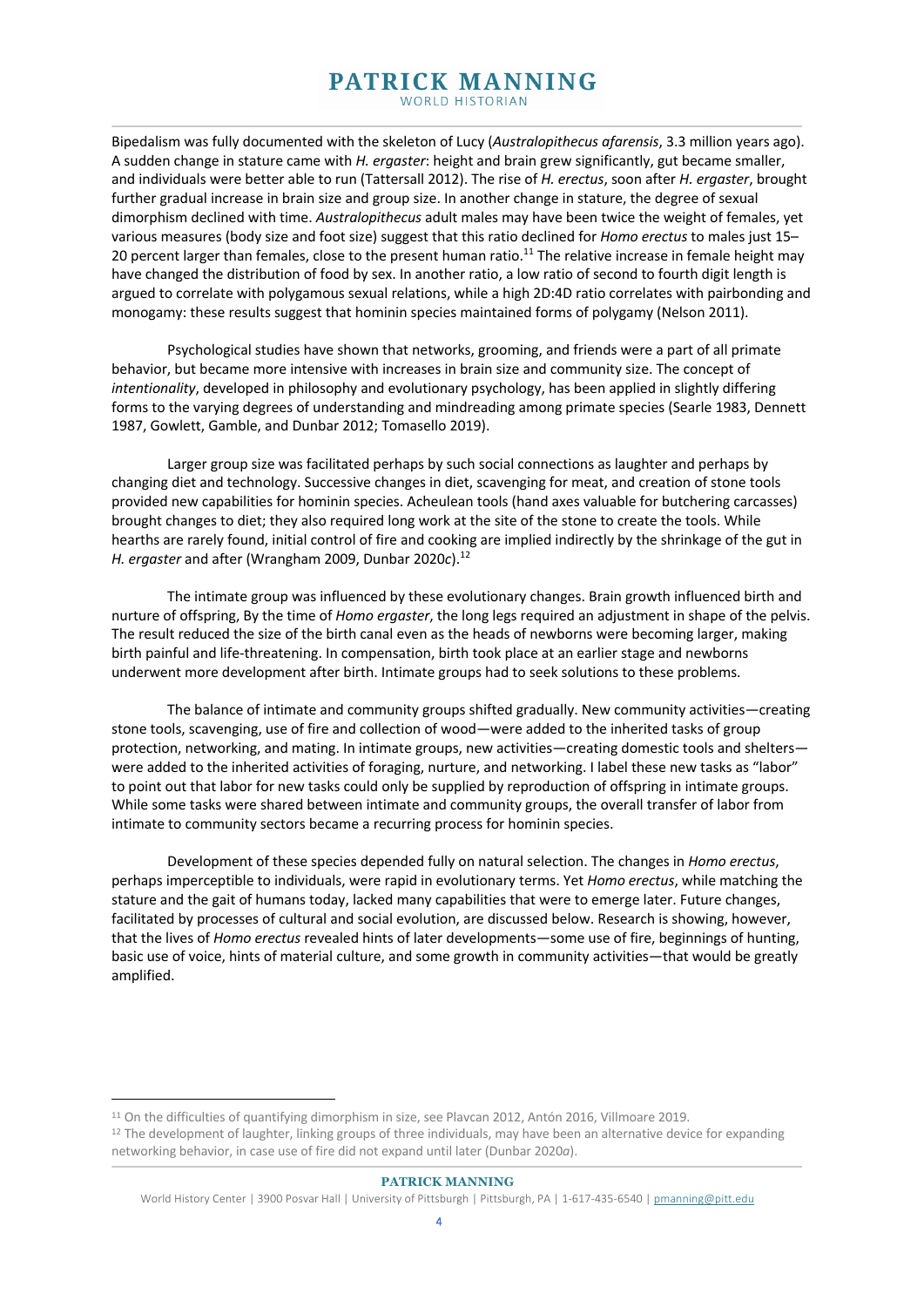## **Theoretical Regimes for Human Evolution**

The theory of biological evolution relies heavily on the groundbreaking analysis of Charles Darwin (1859), yet it has become steadily more complex with time. To present this evolutionary overview of the household and its ancestry, I rely on three widely known terms: biological evolution, cultural evolution, and social evolution. These terms combine the many disciplinary advances in study of family and community life into three categories, to highlight the core mechanism of change in each. Within each of these evolutionary regimes, I explore the three Darwinian elements of evolutionary change: the mechanism for *variation* of biological traits, the process of *reproduction* of each trait from generation to generation, and the process of *selection* according to which some innovations survive and others do not. A further aspect of selection is the resulting *fitness* of each innovation—the degree to which it is reproduced in later generations. This three-by-three structure (three regimes of evolution and three processes to each regime) portrays many issues in hominin evolution. Of course, it is not airtight. Numerous perspectives arise from consideration of the many variables, and this discussion will note alternative perspectives at several points.

#### *Biological evolution*

Background. Evolutionary thinking arose from the effort to find a unifying concept for the expanding studies of fauna and flora. It relies on the mechanism of **natural selection**. At much the same time, successful theories also arose in fields of geology, physics, and chemistry—all appearing to emphasize positivistic logic. Darwin's detailed theory of natural selection balanced three dimensions of change: *variation* of biological characteristics, *reproduction* of each characteristic from generation to generation, and *selection* in which some innovations survive and others do not. His vision of natural selection, logical yet not highly specific, pointed toward the genetic mechanisms that were later to confirm his theory: Mendelian genetics, population genetics, the place of DNA in the genome, and epigenetics. In humans, no conscious behavior is involved in biological evolution (Bowler 2003; Dobzhansky 1937; Morange 1998).

Variation. The phenotype, for biological evolution, is treated as the physical and behavioral characteristics of individual organisms, intermediate groups, and the species as a whole. In the human genome, variation takes place through mutation (usually random changes) of genetic constituents—that is, changes within groups of three DNA nucleotides that lead to selection of a different amino acid, thereby creating a change in proteins that then yield varying sorts of bodily functions (Bowler 2003).

Reproduction. The genome, as it replicates each strand of DNA within cells, thereby preserves each mutation. The sequence of reproduction runs from DNA to RNA to proteins and to the creation and modification of organs and practices, ultimately including households and communities. It is not known which specific elements of the genome are responsible for provoking changes in intimate groups or households, but the issues involved include size and shape of teeth and hands, brain size, the birth process, extended nurture, relations between mates, keeping kin together, and the tools and techniques for foraging.

Selection. The preservation of each genetic innovation that is valuable to the organism—rather than the deletion of the revised version of the genome—takes place at the molecular level of the genome but also at other levels. At the molecular level, some DNA mutations fail to code for amino acids or code for amino acids that create non-functioning proteins; those mutations disappear. At the level of bodily organs, a genetic innovation may cause disease or malfunction in organs; those mutations will remain rare. At the organism level, the genetic innovation and its phenotypical consequences may strengthen or weaken the organism's ability to feed and reproduce itself; natural selection also determines group behavior for each species. Environmental changes such as competing species, shifts in edible plants, or climate change may have positive or negative effects on the survival of the organism. Fitness of the revised organism is reflected in the rate of its reproduction of offspring in later generations.

#### Complications and Debates:

*Epigenetics*. Darwinian theory, for many years, had no sustained connection to the field of embryology or the study of life-course development. Yet the Darwinian genomic mechanism allowed only for gradual phenotypical change, while paleontological research showed more and more cases of rapid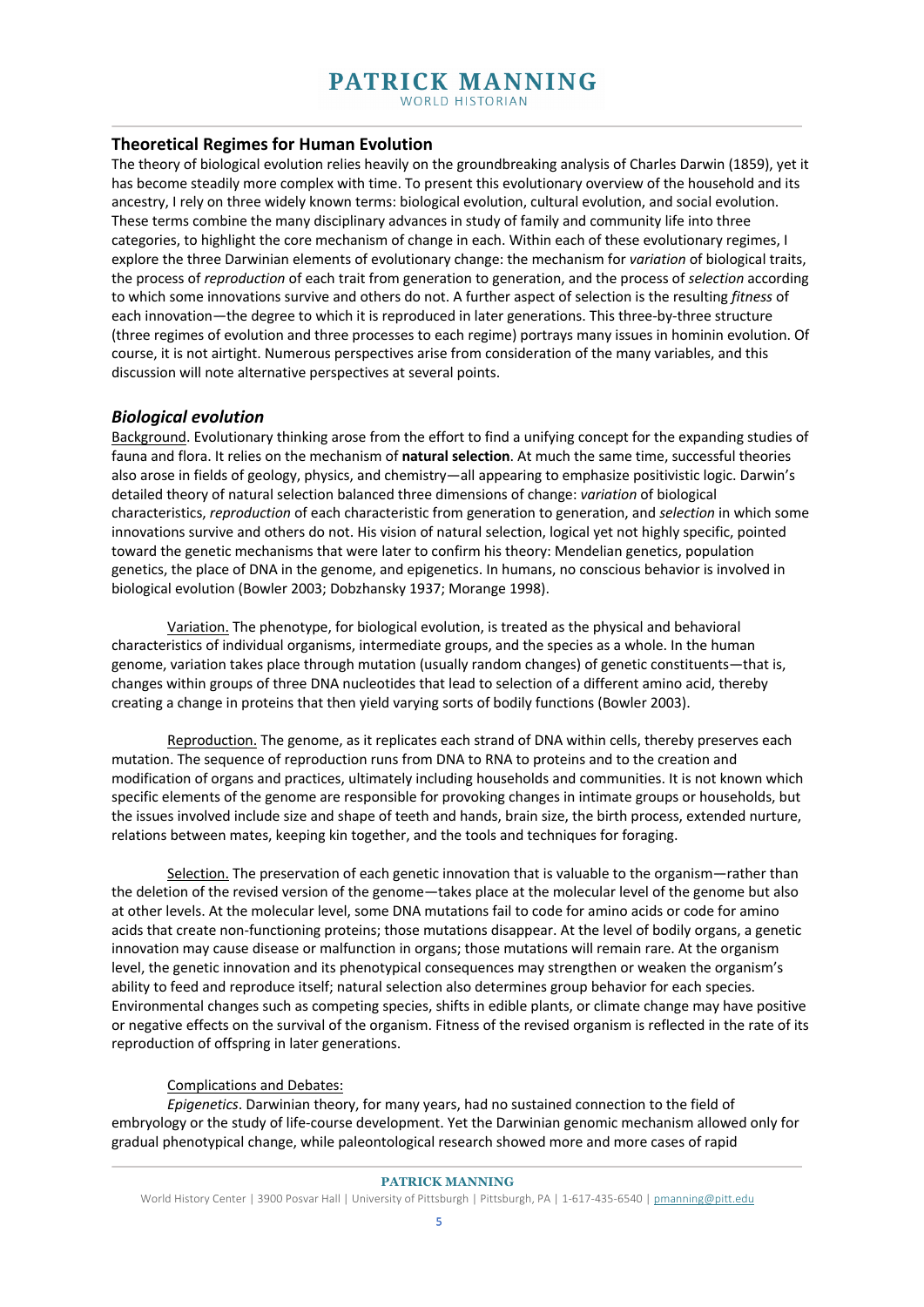phenotypical change. The issues were combined when it became known that the methylation of DNA replacing certain exposed DNA molecules of hydrogen with larger methyl groups—resulted in changing the pace or even the functioning of DNA duplication of RNA molecules and subsequent protein production. The newly recognized process, labeled epigenetics, linked DNA to life-course development and reinvigorated lifecourse analysis (Gould 1977; Tattersall 2012; Tattersall 2015; Antón 2016; Gockman 2014; Zhenilo 2016).

*Ontogeny or life-course development*. As knowledge of epigenetics led to expanded study in ontogeny, laboratory experiments on young chimpanzees and humans showed the life-course development of each. The experimentally recognized steps in life-course development on humans and primates under age 5, when compared with data in archaeology and paleontology, yielded projections of the species and timeframe for which the various steps first took form. Tomasello has argued that the use of gestures for communication developed among hominin species and calls attention to eye contact as a mechanism for building ties among mates. These studies became closely associated with the literature on cultural evolution (Tomasello 1993, 2012, 2019; Boyd and Richerson 2005).

*Genomic studies.* From the 1980s, empirical analysis yielded immense amounts of information on primate genetic evolution, notably in studies of early human migration. Successive techniques arose, in order, for analyzing the sequence and timespan of mitochondrial DNA, Y-chromosomes, somatic DNA, and ancient DNA studies of whole genomes, each providing valuable information (Cann, Stoneking, and Wilson 1987; Reich 2018).

## *Cultural evolution*

Background. Cultural evolution, a term developed in the 1980s by analysts of the newly discovered biological processes of *epigenetics* and *kin-selection*, came to have the meaning that individual human decisions, in addition to natural selection, could affect evolutionary change through **social learning**, which requires input from others (Manning *2020b*:141–150). <sup>13</sup> Cultural evolution theory emerged most explicitly from the population-genetics logic of kin selection (or inclusive fitness), emphasizing the expansion of altruism in a mechanism of **dual inheritance** (Hamilton 1964; Boyd and Richerson 1985). Social learning affects both the stages of variation and reproduction, while dual inheritance centers at the stage of selection. Dual-inheritance theory arose as two research groups developed approaches centering on social learning, passed from brain to brain, that interacted with genetic change to expand human skills and cooperation (Cavalli-Sforza and Feldman 1981; Boyd and Richerson 1985; Manning 2020*b*). The group led by Richerson and Boyd has since maintained a high level of activity (Richerson and Christiansen 2013). While the notion of social learning has been explored in many areas of biology, its application to hominin focuses especially on the period after 400,000 years ago.

Variation**.** The phenotype, for cultural evolution, includes observable characteristics arising not only from the genome but also from the characteristics of individual learning behavior and its influence on the community. Cultural evolution, in its dual-inheritance formulation, results from variations at both individual and genomic levels. The thesis of **social learning** posits individual learning through observations of each other or instruction by others—as in nurture of children or techniques for creating or using tools (Bandura 1971; Boyd and Richerson 1985). At the genomic level, random mutations may yield changes that provide support for the newly learned activities—as indicated in the kin-selection analysis of Hamilton—or they may undermine the new techniques (McElreath and Boyd 2007; Hamilton 1964).

Reproduction. Newly learned activities achieve reproduction at individual and genomic levels. The innovation, once learned, is stored in the brain of the learner. It must then be retrievable at later times by the same individual and must be passed on to other individuals before the end of a generation. Reproduction of this learning requires accurate learning and retention by each party. At the genomic level, the expansion of phenotypical cooperation builds pressure for genetic mutations reinforcing the higher level of learning in individuals (Boyd and Richerson 1985).

<sup>&</sup>lt;sup>13</sup> In its focus on analyzing group behavior through individual agency, dual inheritance was parallel in logic to the contemporary social-science analysis of rational choice (Becker 1976:3–14, Coleman 1986).

World History Center | 3900 Posvar Hall | University of Pittsburgh | Pittsburgh, PA | 1-617-435-6540 | pmanning@pitt.edu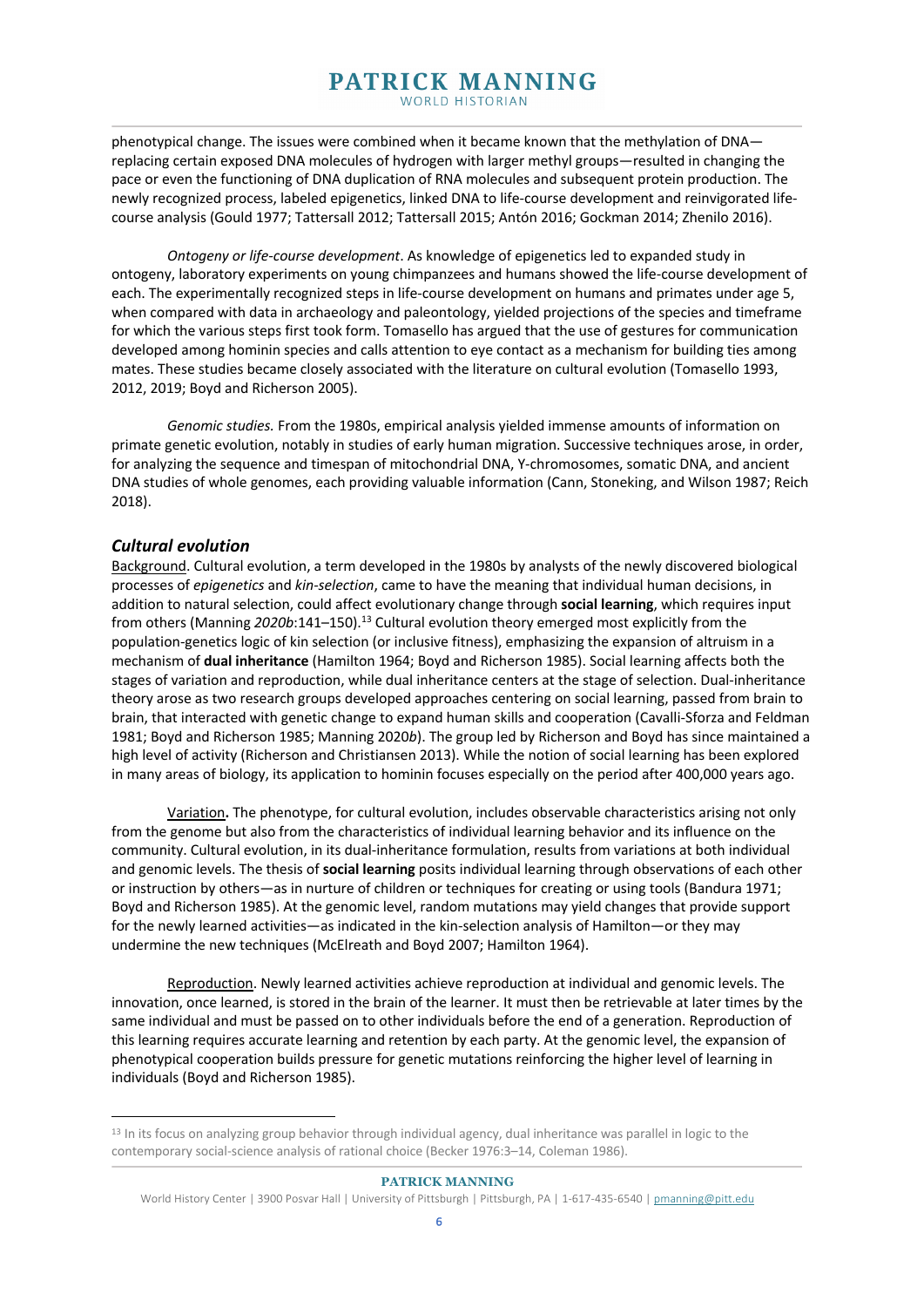Selection**.** At the brain level of the organism, selection of innovative practices requires consistent support by individuals, relearning the same lessons and developing abilities to store and retrieve information. Boyd and Richerson advance mechanisms argued to bring about inheritance of greater tendencies toward altruism (willingness to sacrifice oneself for the benefit of a close relative), which in turn advanced the rate of social learning (Boyd and Richerson 2005). The process of dual inheritance requires that the individual-level and genome-level dynamics equilibrate with each other, so that collective behavior is gradually reinforced. In a process known as multi-level selection or cultural group selection, individual-level cultural evolution can lead to formation of tribes or ethnic groups that have high levels of genetic similarity and collective behavior.<sup>14</sup> The analysis also focuses on evolution of punishment to reaffirm cooperation (Boyd 2003).

#### Complications:

Cultural evolution began with a specific, dual-inheritance model. After further research, this framework is best seen as including additional types of conscious behavior interacting with genetic and ontogenic change, including language development. The various research groups were all investigating changing human capacities during the Pleistocene Epoch, especially from 500,000 to 50,000 years ago (Barrett 2002: 351 –383; Mesoudi and Thornton 2018).

*Vocal communication and spoken language.* Bickerton, assuming that sequential biological capabilities led to language, identified eight conditions necessary for syntactic language to emerge (Bickerton 2009). He hypothesized a shift in foraging by *Homo erectus* from catchment scavenging to territorial scavenging, with reliance on voiced recruitment signals, that initiated the genetic changes eventually leading to language capability. He then proposed gradual emergence of "protolanguage," consisting of small numbers of words, symbols that were vocalized in the order of their conceptualization, without syntax. Bickerton argued that a rapid shift to syntactic language eventually took place among *Homo sapiens*—as much as 200,000 years ago—and offered conditions but not a mechanism for the change (Bickerton 1990; Maynard Smith and Szathmáry 1995; Bickerton 2009).<sup>15</sup> Tattersall (2017a) later argued that syntactic speech began after 100,000 years ago.

#### *Social evolution*

Background. Because Darwin's theory did not explain the complexity of large-scale human society, nineteenthcentury social scientists sought immediately to develop parallel theories of social evolution. Their studies achieved a valuable analysis of kinship terminology but otherwise located no mechanism for change that was more specific than acts of human will.<sup>16</sup> Anthropologists in the twentieth century collected extensive ethnographic data, summarizing them with individualistic narratives of hierarchy and progress (Trigger 1998). In the late twentieth century, psychologist Donald T. Campbell raised a call for studies of social evolution, combining group behavior with Darwinian variation, reproduction, and selection, but did not come up with a specific mechanism (Campbell 1975).

In the twenty-first century, concern for global inequality and ecological crisis provoked a worldhistorical search for links of modern social change to human biological ancestry. Neither natural selection nor dual heritage had been able to offer specific explanations for syntactic language or collaborative institutions, two of humanity's most important phenomena. This led to direct studies of language and group behavior (Hurford 1999; Berwick and Chomsky 2016; Fitch 2010; Bickerton 2009; Manning 2006). Philosopher Raimo Tuomela's vision of the we-mode of collective intentionality included an intention to act together as a group. He argued that group behavior and group agency are "irreducible" in that they cannot be expressed in terms

<sup>&</sup>lt;sup>14</sup> The model builds on individual-level behavior at the genomic level yet yields group behavior at the phenotypical level, though without conscious group decisions (Boyd 2019; McElreath and Boyd 2007; Shennan 2003:239–244).

<sup>15</sup> Rapid rise of speech is hypothesized by Bickerton (2009), Berwick and Chomsky (2016), and Tattersall (2017*b*, 2019). Gradual development of syntactic language is apparently assumed by Boyd and Richerson (2005), Tomasello (2019), Dunbar (2020), Shennan (2003), and Colapinto (2021).

<sup>16</sup> Morgan analyzed kinship terminology with skill and insight; both Tylor and Morgan saw matrilineal or matriarchal structures as a possible basis for social change (Trigger 1998).

World History Center | 3900 Posvar Hall | University of Pittsburgh | Pittsburgh, PA | 1-617-435-6540 | pmanning@pitt.edu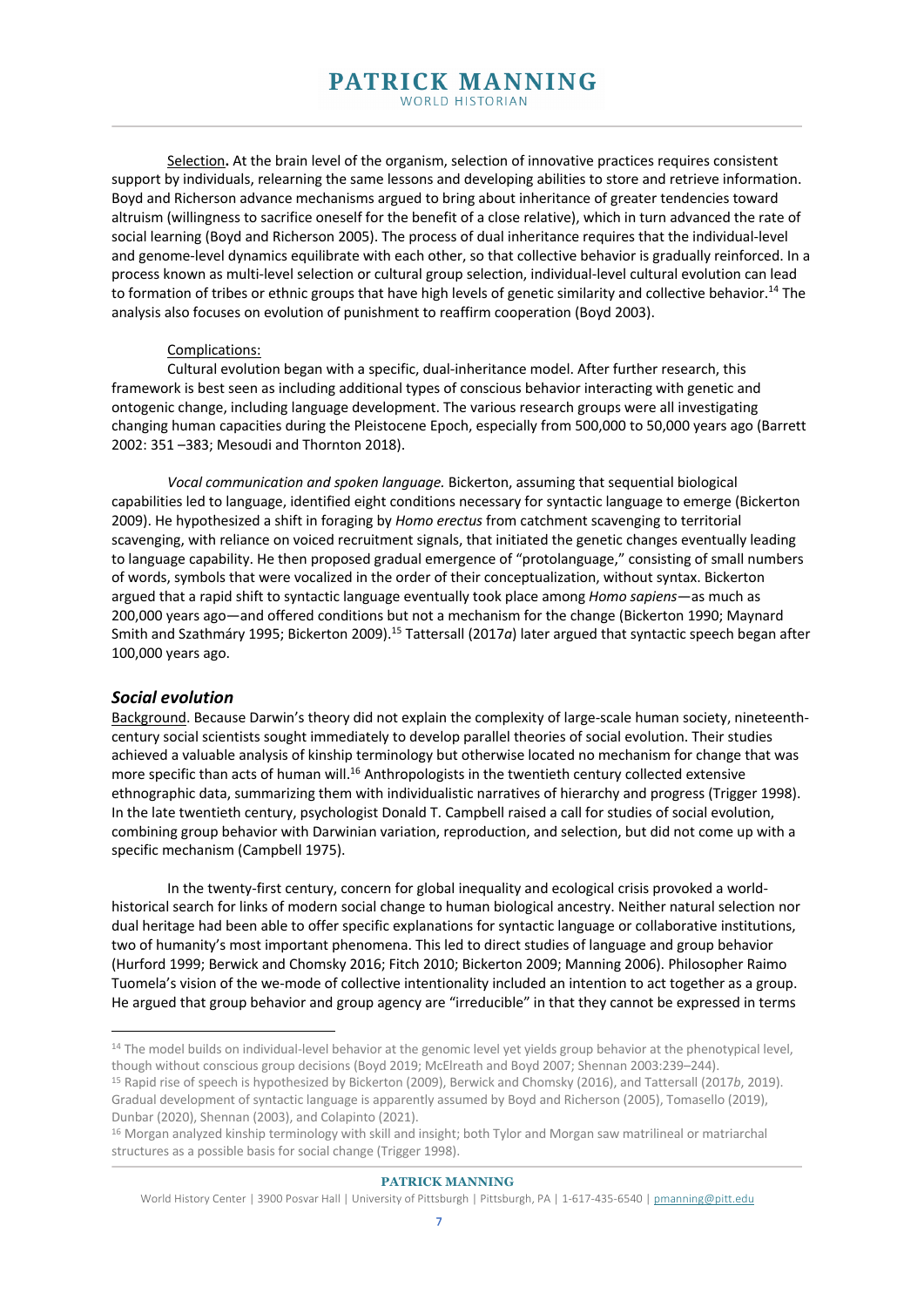of individual agency (Tuomela 2013; Preyer and Peter 2017; Jankovic and Ludwig 2018).<sup>17</sup> Application of this reasoning to long-term human history led to the hypothesis of institutional evolution, in which group play by youths led simultaneously to syntactic language and creation of other institutions (Manning 2020*a*).

Variation. The phenotype, for social evolution, expands observable human characteristics to include individual and group behavior of a human community, including networks and collaborative social institutions. In social evolution, innovations arise from the ideas of individuals, who seek collaboration with others to achieve a task of common interest. The innovative variation is that individuals consciously select and construct group behavior: this is the we-mode of collective intentionality**.** For language, this process required that individuals begin sharing words and sentences, structured by an agreed-upon syntax, with exchange in speech and listening. It is assumed here that the first steps in syntactic speech occurred among juveniles in groups of about 15 members as they played, combining learning skills, innovation, memorization, and extending language to the next cohort—until they moved into adult roles yet continued speaking (Tattersall 2017*a*; Tattersall 2017*b*; Manning 2020*a*; Manning 2023). On the logic of Aiello and Dunbar, the optimal size of the institution of human language community is 150 members; it is also linguists' view on the population necessary to sustain a language.

Reproduction. **Institutional evolution** takes place through reproduction of social institutions, beginning with the institutionalization of syntactic language via reproduction of an archive of vocabulary and the norms of syntax.<sup>18</sup> Syntactic language was thus the first institution. The archive of language was distributed among the brains of speakers: shared vocabulary and syntax were passed to the next generation by discussion at all levels. Another type of early institution was ritual to sustain the community. But for the ritual institution, leaders were required to organize and direct ritual activity. Reproduction of ritual institutions required one archive on the details of leading ritual practices and a second archive on how to pass institutional principles and norms to the next generation.

Selection. Social selection takes place at the community level rather than the individual organism level. Which social institutions, created by common effort, were to be propagated into the next generation? What practices were to be maintained within institutions? **Institutional fitness** was assessed in terms of **social welfare**—the institution's benefits (over generations) to the capabilities and the resources of the community and its members. Over the longer run, institutional fitness was also reflected in the population of the species, yet the intermediate changes in capabilities and cooperation were relatively important as compared with biological and cultural fitness. Institutions that were seen as unsatisfactory to the community could be removed or at least revised substantially—especially at the time of generational change and the selection of new leadership.

## Complications

Social evolution is a distinctive process in that it takes place through group decision-making at the community level; the fitness of its institutions is assessed by changes in community capabilities more than by relative numbers of offspring. An evolutionary mechanism of this sort is arguably necessary to explain the rise of syntactic language and the succession of institutional changes that followed on language. This argument appears to claim that collective intentionality in its we-mode, implemented through construction of institutions, has specific characteristics beyond the generally high level of conceptualization attributed by Tomasello to "collective intentionality" and by Dunbar et al. to Level 5 intentionality (Tomasello 2019, Gowlett, Gamble, and Dunbar 2012). Among the additional characteristics are the investment in the practice of joint learning or, as Tuomela specifies it, participants recognizing their shared objective, their common interest, and

<sup>17</sup> In an important nuance, Tomasello (2019) uses the term "collective intentionality" similarly but treats it as a high level of conceptualization rather than the act of forming an institution. Dunbar (2012) also treats "Level 5 intentionality" as a high level of conceptualization.

<sup>18</sup> A theory of institutional evolution requires a coherent definition of institution—I term it as an organization composed of members who share a common set of practices and objectives. But definitions of institutions differ widely, at many scales and with reference to a wide range of criteria. (Similarly, the notion of culture has famously yielded more than a hundred definitions within the discipline of anthropology alone.)

World History Center | 3900 Posvar Hall | University of Pittsburgh | Pittsburgh, PA | 1-617-435-6540 | pmanning@pitt.edu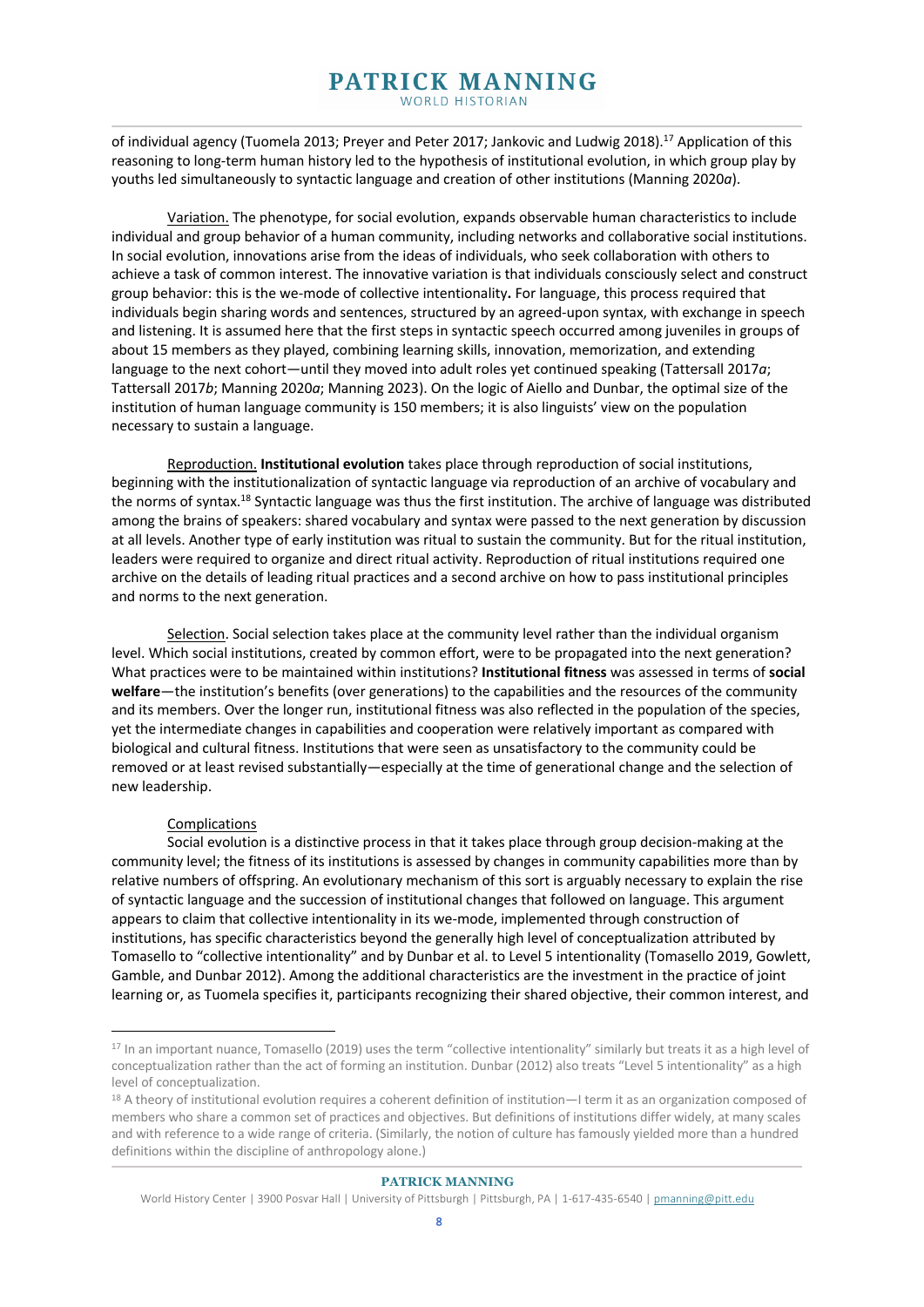agreeing to act for the interest of the group.<sup>19</sup> Further, within social evolution, one must assume the coexistence and interaction of formal and informal interest groups, as well as ideological debates in selection or restructuring of institutions.

## *The general problem of community-level cooperation*

The three regimes of evolutionary theory each address the growth of cooperation in hominin species, but with different analytical processes.<sup>20</sup> Each evolutionary regime can be expressed through its characteristic dynamics of variation, reproduction, and selection of innovations but with complications and variants. Biological evolution traces primate cooperation at the phylogenetic level—at varying levels of intentionality for intimate and community groups. Cultural evolution focuses on social learning at genetic and ontogenic levels to create or strengthen the community group and build its genetic unity. Social evolution adds to the previous processes, establishing a level of group behavior with self-conscious group-level decisions that create social institutions and modify intimate groups.

There remains a need to clarify the relationships among various types and theories of group behavior in humans and other animals. The analysis of G. C. Williams (1966) argued that natural selection based on innovation within coherent groups (rather than individuals) could survive only in rare circumstances; D. S. Wilson (2019) responded with a counterargument defending group evolution. McElreath and Boyd (2007), relying on dual inheritance and Hamiltonian kin selection, articulated a multi-level group analysis. John Searle and Daniel Dennett developed the philosophy of human intentionality (Searle 1983, Dennett 1987). Dunbar (2012) emphasized a phylogenetic approach to groups, showing that persistent small and large groups exist in primates and some other groups through natural selection; he also theorized five or more levels of intentionality by which individual organisms recognize the thinking of others. Tomasello (2012, 2019), referring to genus *Homo*, treats small and large groups as voluntary associations; he proposes two levels of intentionality (parallel to Dunbar's levels 2 and 5). In the latter, the group-mindedness of collective intentionality creates cultural conventions, norms, and institutions. Tuomela (2013) offered proof that decisions of collaborative institutions are irreducible to individual decisions. Manning extended collective intentionality for institutions to historical change but also assumed conditions of admission to institutions (Manning 2020*a*, Dunbar 2020*a*). The overlaps and debates in understanding of community-level cooperation appear in the following narrative of evolutionary change after 500,000 years ago.

## **Evolutionary Transformations, 500,000–20,000 years ago**

This section, in narrative form, advances hypotheses on the steps in evolutionary causation of households, communities, and other aspects hominin life. Evolutionary change took place under the fluctuating environmental influences of periodic ice ages: the high-temperature peaks took place at five moments beginning 500,000 years ago. <sup>21</sup> Yet of the five major hominin species that entered this period, only one—*Homo sapiens—*survived it.

## *Biological evolution of new species, c. 500,000 years ago*

Biological evolution arguably accelerated in the era known in archaeological terms as the Middle Paleolithic (MP) for Eurasia and, somewhat later, as the Middle Stone Age (MSA) for Africa. <sup>22</sup> From 600,000 years ago, *Homo erectus* began to be replaced by a new hominid species, known as *Archaic Homo sapiens* or as *Homo heidelbergensis* after its first discovery in Germany. *Homo erectus* persisted in eastern Asia until 300,000 years ago, but not in the west. At the start of this period, *Homo heidelbergensis* became the principal hominin

<sup>19</sup> For parallel visions of institutions see Searle 1995 and Tuomela 2013. For contrasting definitions of institutions see Boyd 2018, North 2009, and Turner 2003. For a survey of institutions in human history, see Manning 2020*b*: 63–74. <sup>20</sup> "Cooperation is, in many ways, the key to complex social life" (Dunbar 2020*a*:180).

<sup>&</sup>lt;sup>21</sup> From a peak of temperature at 500,000 years ago, the low points of temperature were at 430,000 years ago, 340,000 years ago, 250,000 years ago, 130,000 years ago, and 20,000 years ago.<br><sup>22</sup> Labels for the period remain separate because the human record diverged for the two regions. MSA ranged from

<sup>280,000</sup> to 50,000 years ago, MP from 500,000 to 40,000 years ago.

World History Center | 3900 Posvar Hall | University of Pittsburgh | Pittsburgh, PA | 1-617-435-6540 | pmanning@pitt.edu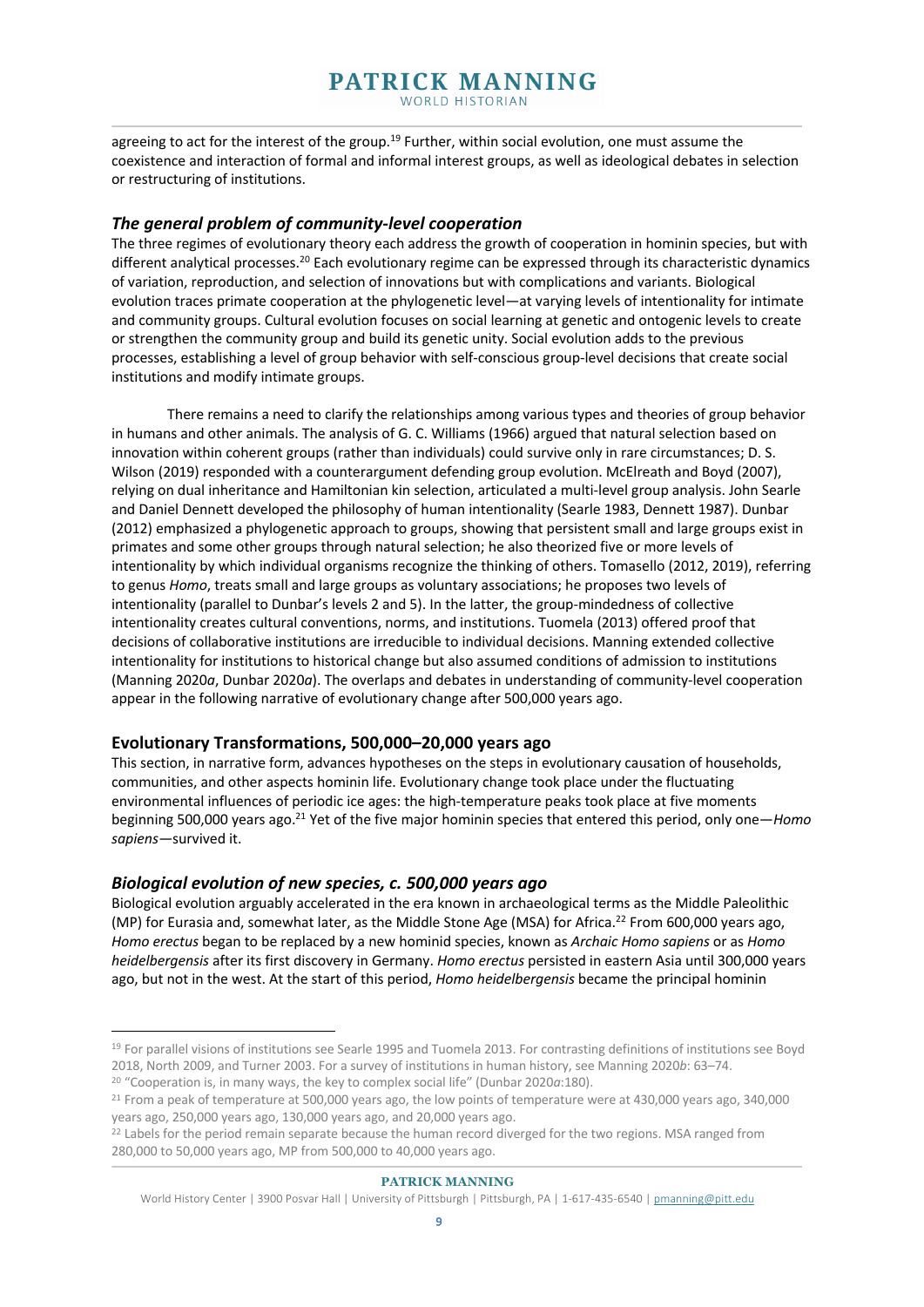species in Africa and then in Europe, while the numbers of *Homo erectus* declined (Mounier, Marchal, and Condemi 2009).

The brain capacity of *heidelbergensis* was significantly greater than *erectus*, so that the projected community size rose sharply from 70 to 110–120. (It appears that intimate groups changed little.) This species appears to have been dominant until roughly 250,000 years ago. Its material culture, initially similar to that of *Homo erectus*, eventually brought important innovations*. Homo heidelbergensis* demonstrated an expanded control of fire and the initial use of wooden spears, making it the first species to routinely hunt large animals, the first to build shelters out of wood and rock, and the first wide users of prepared-core stone technology (Tattersall 2012; Thieme 1997, MacDonald 2021).

Genetic information indicates that, thereafter, two new species emerged in Eurasia: By 500,000 years ago, Neanderthals arose in Europe and West Asia, while Denisovans arose in Central Asia soon after. Their stature was similar to *H. erectus* but their crania, brains, and faces were different. Full brain sizes of Neanderthals have been measured at 1500 cc, the largest of any hominin species, but some of that brain capacity was focused on building visual abilities in relatively dark northern territories, so that the projected community size for Neanderthals was 120.<sup>23</sup> Another branch in speciation at about 500,000 years ago eventually gave rise to *Homo sapiens*, which spread throughout Africa in communities of 150 members.

## *Patterns in cultural evolution, c. 300,000 years ago*

The theorists of dual inheritance argue that the interaction of cultural and genetic evolution strengthened the genetic unity of ethnic or tribal groups that competed for opportunities to grow. For evolutionary biologist Joseph Henrich, the emergence of *Homo heidelbergensis* was effectively crossing the Rubicon in both Africa and Eurasia. This was the point at which a long process of social learning and kin selection had built group cooperation to the self-reinforcing level of cumulative cultural evolution, which brought technical advances to *H. heidelbergensis* (Henrich 2016:92–94; Boyd and Richerson 2005:99–132; Tomasello 1993)*.* This approach emphasized male and community-level activities as the engine of cultural evolution—a tradition of intergroup competition that would continue until the Holocene epoch, when a subsequent set of changes would emerge.

Archaeological studies show that prepared-core techniques for stone tool manufacture expanded sometime after 300,000 years ago—a major change in lithic technology, associated with an increased effectiveness of hunting as wooden spears came to be hafted with stone tips. Both large and small hearths appeared in profusion in this era (Tattersall 2012: 135–142). Gestures and voiced calls in communication may have led to the initiation of dance and singing. In group meals at hearths, one can imagine that neighboring households joined together for occasional feasts and celebrations.

Derek Bickerton hypothesized that hominin had used vocal signals from the time of *Homo erectus* but that these changed very slowly. He argued that new types of neural links and neural bundling had to develop in brains before the capability for syntactic speech could exist (Bickerton 2009: 223, 232). He then proposed gradual emergence of protolanguage, in which individuals voiced isolated syllables to express meanings that they chose. But the combination of small vocabulary, arbitrary word order, individual choice of meanings, and small networks of conversation held protolanguage to a minimal and local level. Bickerton was not specific on the breadth of the community sharing a vocabulary, but Dunbar (2020*c*) argues that most networks included 15 members or less, a limit to the spread of words. Without syntax, protolanguage could not relate stories but might give hints that could inspire imagination in the listener. Bickerton argued firmly that the non-hierarchical use of words in protolanguage could not lead directly to syntactic language: arbitrary word order could not fit the hierarchical forms of noun phrases and verb phrases on which syntax relies. Yet he concluded that syntactic language emerged suddenly among *Homo sapiens*, as early as 200,000 years ago (Bickerton 2009; Tattersall 2017*a*; Colapinto 2021; Dunbar 1996, 2020*c*; Christakis 2019).

<sup>&</sup>lt;sup>23</sup> Dunbar, personal communication. Denisovans were genetically close to Neanderthals but skulls are not yet available for estimating group size.

World History Center | 3900 Posvar Hall | University of Pittsburgh | Pittsburgh, PA | 1-617-435-6540 | pmanning@pitt.edu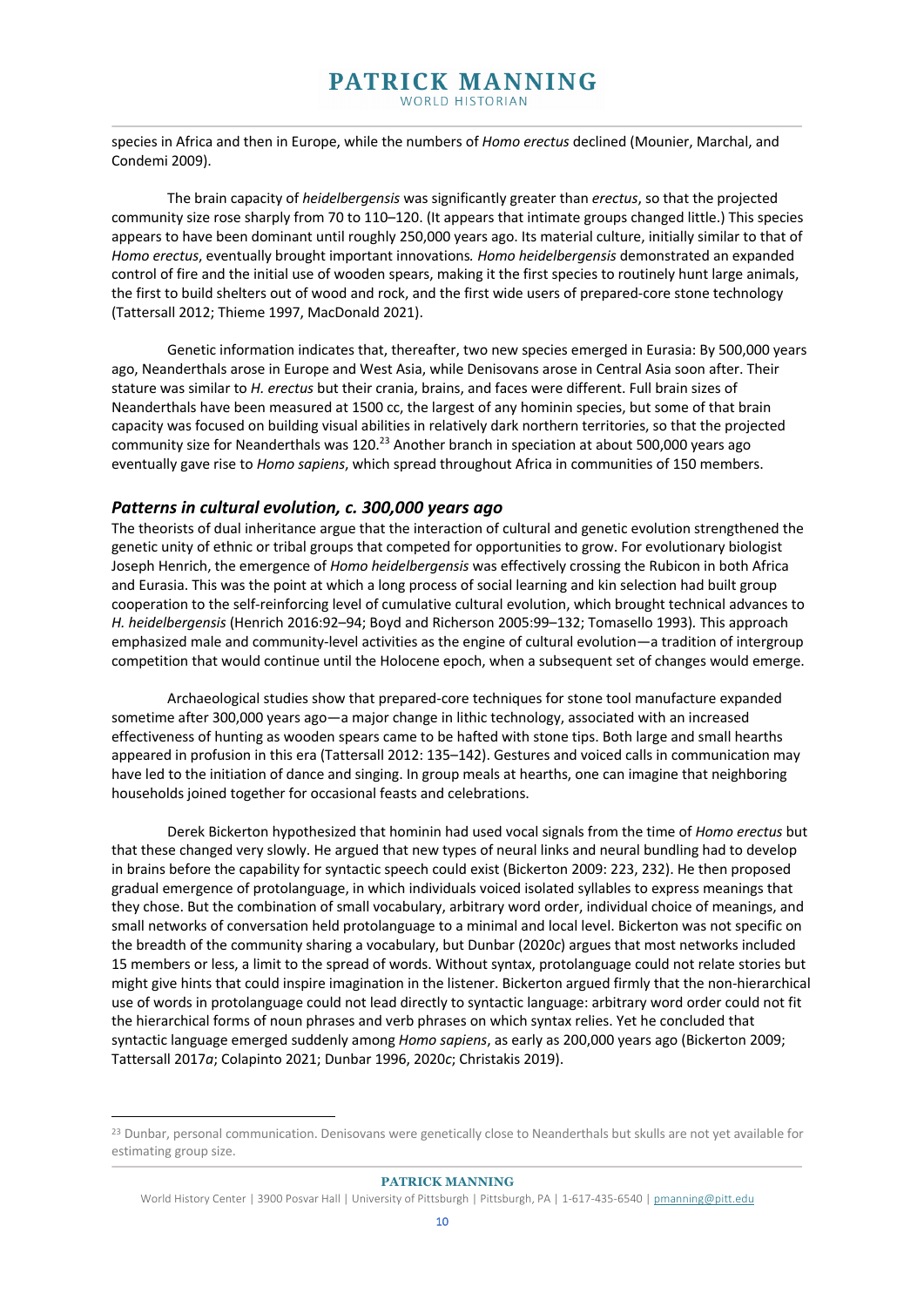The ontogenic model of Michael Tomasello proposes two stages of change within the Middle Stone Age. First, ontogenic change brought the emergence of "face-to-face collaboration," about 400,000 years ago (Tomasello 2019:loc. 267). This process was not limited by kin selection in the same way as the dual inheritance model, so that it could arguably have spread its influence more rapidly. Accompanying changes in intimate groups might have included tools for more efficient foraging and improved communication through gestures and eye contact. Second, Tomasello postulates but does not document rapid population growth as of 150,000 years ago, leading to conflict among social groups. He argues that, by 100,000 years ago, these interactions led to the emergence of collective intentionality, seen as fully modern levels of cognition and sociality. Tomasello identifies spoken language as one element of this modern, collective intentionality but does not highlight a mechanism by which the years of invention, practice, and learning of language would be accomplished (Engelmann and Tomasello 2018; Tomasello 2019:loc. 404–499).

Domestic activities are seen to have expanded during this period, as with cooking, clothing, protolanguage, decoration with ochre and beads, and expanded child care, each requiring additional labor. To respond to growing demand for labor on both household and community fronts, individuals might have labored more hours per day, or foraging for food might have grown in efficiency, freeing up time for other activities. Despite such adjustments, one may argue that the need for expanded labor supply had to be met by an increased number of surviving children from the households.

#### *Household: biological change among Homo sapiens, c. 400,000 years ago*

New analysis of human remains and Middle Stone Age artifacts at Jebel Irhoud, Morocco, proposes a date of some 300,000 years ago for the earliest *Homo sapiens* (Richter 2017). This date, combined with genetic indications of early *Homo sapien* communities throughout Africa (Tishkoff 2009, Lipson 2022), opens the possibility that the species may have arisen as early as 400,000 years ago and may have spread to much of the continent—and to Southwest Asia—by 300,000 years ago (Scerri 2018, Groucutt 2021).

First, among *Homo sapiens*, the household arguably crystallized as a new biological development during the period dominated by cultural evolution. The household, like other forms of primate intimate groups, arose through natural selection. The change required major changes in habits; with less individuallevel social conflict as males shifted their energies from competing with each other to maintaining paired relationships. Leading males had smaller numbers of offspring as polygyny declined, but larger numbers of males had offspring whose survival rates increased because of additional care. Males resided mostly in households and may have taken on domestic tasks.<sup>24</sup> More young adults became available to address all of the new social and technical projects that arose under cultural evolution. How far and how fast did households spread? It may be that households arose early in the emergence of *H. sapiens*, thus increasing the effectiveness of expanding its range, so that they populated all five of the African regions, as indicated by genetic evidence (Tishkoff 2009, Lipson 2022). Archaeology too shows small differences in regional African populations and their material culture, clarifying further distinctions in physical characteristics and lithic traditions of *Homo sapiens* that developed in the continent's main regions: east, south, north, central, and west (Scerri 2018, Ehret 2015*b*).

Second, the emergence of the logical characteristic known as Merge may also have taken place among early *Homo sapiens* and spread throughout the species. This mutation is hypothesized to have enabled organisms to expand their internal logic by combining any two concepts into a unit and then linking it to another concept. That conceptual process, if applied recursively, had great power to strengthen categorization. It would have strengthened the logical capacity of early humans and would eventually have been linked to voice, social exchange, and the emergence of syntactic speech (Berwick and Chomsky 2016, Tattersall 2019, Manning 2020).

Material culture became evident with the expanded creation of decorations through ochre for coloring and beads from maritime and avian shells. There is evidence of clothing, fabricated from animal and

<sup>&</sup>lt;sup>24</sup> So far, paleontology gives information on Neanderthal mating and descent but little on household relations (Goldfield 2019).

World History Center | 3900 Posvar Hall | University of Pittsburgh | Pittsburgh, PA | 1-617-435-6540 | pmanning@pitt.edu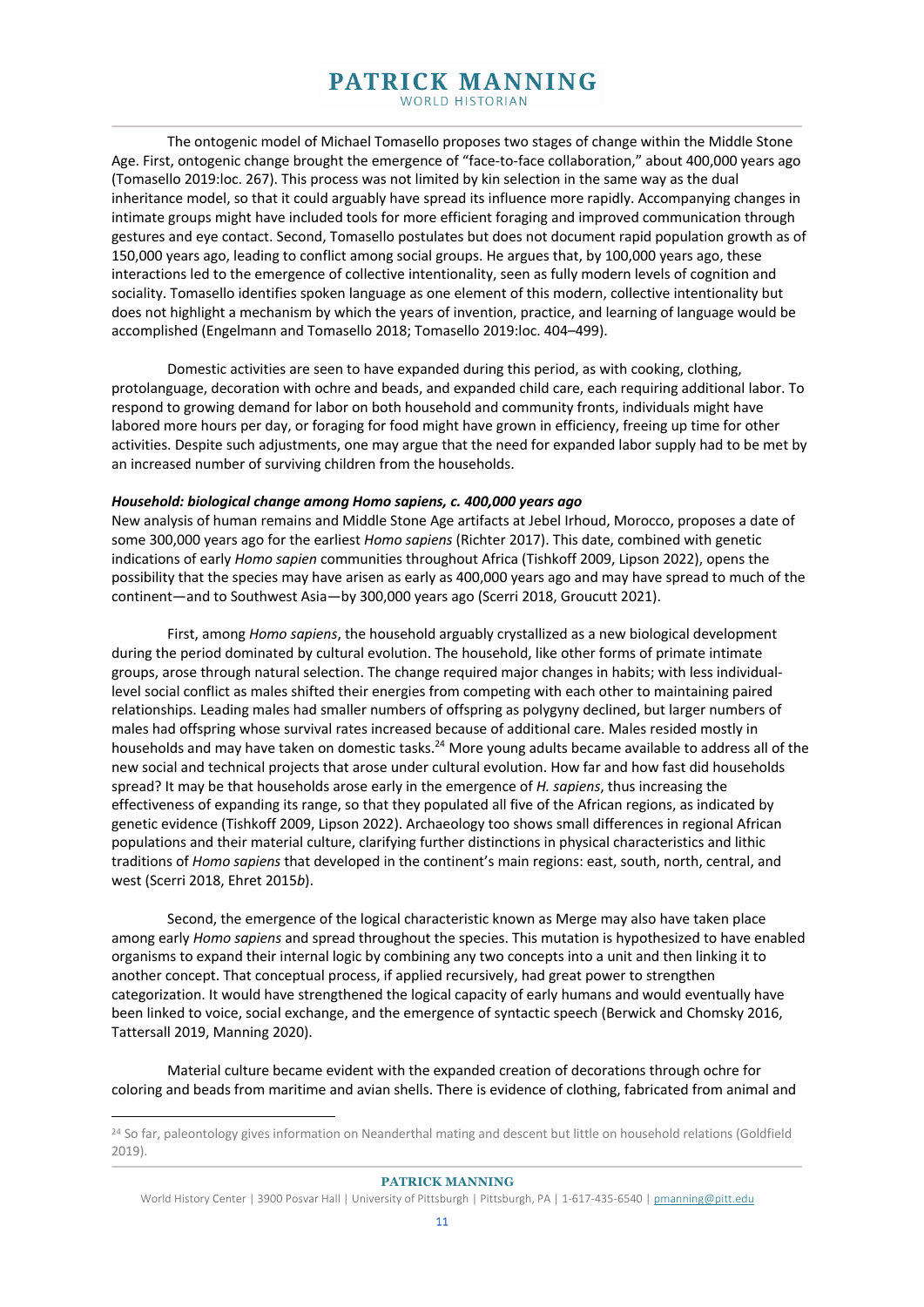vegetable materials, in Africa, where it served arguably for decorative purposes more than for warmth.25 Communication relied on grooming, including with friends outside the household, and gradually expanded through gestures of hands and eyes, along with voicing (Dunbar 1996; Tomasello 2019; Bickerton 2009). Relationships of male-female couples—long-term but not necessarily permanent—relieved males of effort previously spent in competing to dominate females. When one or both parents survived to advanced age, they likely resided in the household of one of their offspring.<sup>26</sup> While various sorts of polygamy are known to have rebounded in later times, households remained the dominant form of intimate group and provided a solid base for expansion of the human order.

## *Social evolution: language and institutions, c. 70,000 years ago*

Populations of *H. sapiens* throughout Africa continued to undergo small physical changes in head and throat, bringing emergence of the chin, forehead, and an improved ability to make sounds (Lieberman 2007, Hurford 1999). I argue that, in social terms, these humans expanded experiments with protolanguage, and expanded networks and material culture. Then a further, qualitative change emerged: a we-mode of collective intentionality, in which a group formed for the specific purpose of precise articulation of vocal expression (Manning 2020*a*, 2023). The new group opened a dynamic that relied on high levels of group consciousness and the formation of social institutions, working by a logic that could not be reduced to individual behavior.<sup>27</sup> Communities of *Homo sapiens* thus developed syntactic language, enabling spoken communication in complete sentences.

The processes of creating syntactic language and social institutions took place at once, in interaction with each other. I argue that the daunting problem of syntactic language was solved just once. Thereafter, spoken language, the instrument of we-mode collective intentionality, spread widely. Without syntactic language, people did not have the verbal tools to explicitly agree on the task at hand or the shared, conscious commitment of members to the task. That is, since speech was necessary for explicit agreements, the moment of creating syntactic language was also the moment of creating advanced and collective intentionality (Manning 2023; Tattersall 2019; cf. Engelmann and Tomasello 2018, Tomasello 2019:loc. 404–99; Dunbar 2020: 169–72).

I have argued above that virtually all *Homo sapiens* had inherited the Merge capacity, which enabled them to combine pairs of concepts into a unit and then link them to a third concept. This capacity, valuable at the level of individual thinking, did not do much to advance community-level communication until it became linked to a sophisticated device for interpersonal exchange. The creation of syntactic language required years of work by young speakers, working within the we-mode of collective intentionality, until they ultimately solved the complex problems of articulating complete sentences with coherent syntax and phonology—and relying on Merge. The essential step was regular gatherings of juveniles aged 8–15 (the ages of highest skill in learning speech). In what began as a game, their spontaneous agreement to create phrases linking words in complete thoughts led to their persistence over years. It must be assumed that the children were sufficiently engaged to maintain their attention over a long period of time. If the assumption is granted, the group of young speakers is seen to have carried on this extended game that became a campaign until they built a language for which consistent vocabulary and syntax could convey precise meanings from speaker to listener (Manning 2020*a*). Further, their years of experience in collective intentionality yielded decisions, actions, and habits—not only a spoken product beyond what they could achieve as individuals but also the individual habits of compromise and memorization that enabled creation of other institutions (Tuomela 2013; Manning 2020*a*; Manning 2023). Early work in visual art reveals results of such close and specific verbal communication (Aubert 2018).

<sup>&</sup>lt;sup>25</sup> Indirect evidence on early clothing in Africa, dated through archaeological study of leather-working tools in Morocco and genomic studies of body lice, gives dates ranging from 70,000 to 170,000 years ago (Hallett 2021; Toups 2011; Kittler 2003).

<sup>&</sup>lt;sup>26</sup> While households were mostly composed of individuals sharing strong biological or pairbonded ties, they could also include co-resident non-kin as equals or subordinates.

<sup>27</sup> Within the framework of natural selection, debate is sure to continue on whether syntactic language was a crucial factor in human social change and on whether it arose rapidly within the past 100,000 years or gradually over a longer time.

World History Center | 3900 Posvar Hall | University of Pittsburgh | Pittsburgh, PA | 1-617-435-6540 | pmanning@pitt.edu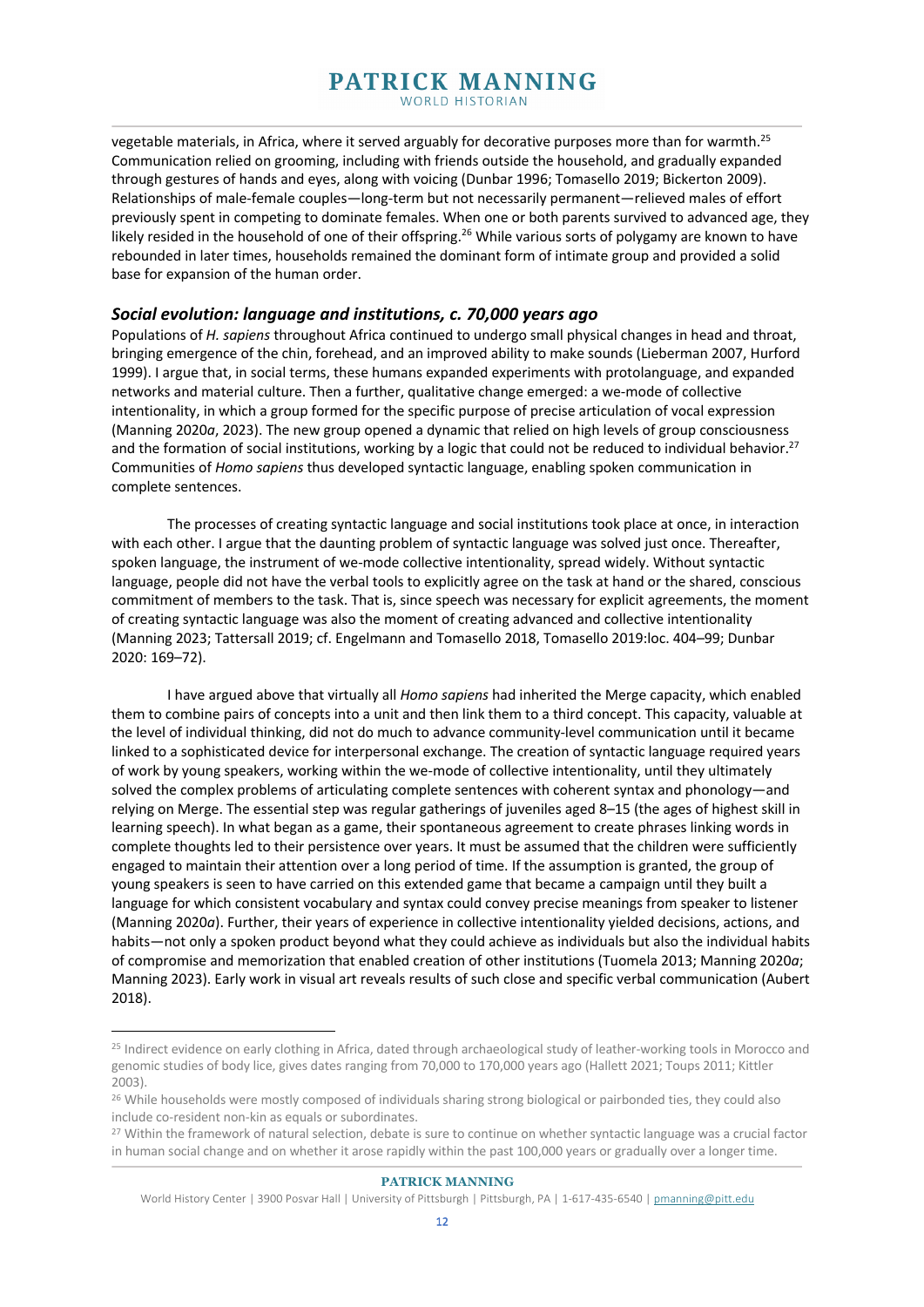Households persisted, with some modification, as language came to be spoken. The household remained a biological structure, maintaining its previous functions of nurture, eating, and sleeping; yet adding syntactic language to its previous internal communication and taking on the role of instructing children in the basics of syntactic speech. In another interaction of household and community, the naming of social groups enabled families to develop the institution of marriage. What had been the biological mating of two individuals could now become social marriage, linking two families to the couple and to each other by agreement and ceremony. Marriage agreements included adopting one of the many options on residence and gender roles for the couple (Ehret 2008, Hrdy 2009). Extending similar logic over the course of millennia and the lands of the Earth, household members became involved in additional institutions of steadily greater complexity—but the household still provided the comforts of home.

#### *Pleistocene expansion of Homo sapiens communities, c. 60,000–20,000 years ago*

The creation of language and linguistic communities arguably took place in a region just north and east of the great lake that is the source of the Nile, Lake Victoria, or Nyanza (Ehret 2015*b*). By 60,000 years ago, the consequences brought out-migration of speaking humans in several directions (Ehret 2015*a*, Manning 2020*a*). While the processes of biological and cultural evolution continued unabated, the dramatic demographic and geographic expansion of *Homo sapiens*, provoked by social evolution, transformed the framework in which biological and cultural evolution operated.

There is ample documentation of an acceleration of migration by *Homo sapiens* from this region starting as early as 65,000 years ago (Ehret 2015*b*). As of 50,000 years ago, African migrants are known to have settled far to the east in Oceania, in the Levant to the north, in India, and then in regions throughout Eurasia (Ehret 2015*a*, Manning 2020*a*). By 20,000 years ago migrants had penetrated far into the Americas, by sea and by land (Bennett 2021, Manning 2020a). While details remain to be worked out on the relations between households and communities in these migrations, it seems clear that the migrants spread, settled in new environments, then dug into their niches—meeting and gradually absorbing localized hominin populations in both Africa and Eurasia (Odling-Smee, Laland, and Feldman 2020). Further, the migrations are associated with rapid technological change—in small-scale stone implements, bow and arrow, needle and thread, boating, clothing, and visual art (Ehret 2015*a*, Manning 2020*a*).

While dual inheritance and ontogenic theories treat communities as ethnicities that formed gradually, the approach of social evolution suggests more rapid and intentional formation of communities by reformulating pre-existing communities and redefining them by the unique language of each. For the first forty millennia of syntactic speech, most language communities arguably remained at the size of roughly 150 members. These communities of language and ethnicity populated the Earth, developing ecological specializations to fit each region of settlement. In a further contrast, the analyses of cultural evolution and ontogenic collective intentionality emphasize genetic and social unity within communities or ethnic groups (Turchin 2016; Tomasello 2019), while social evolution emphasizes the benefits of diversity in communities through cross-community migration and multiple institutions, balanced by the unifying influence of language (Manning 2020*a*).

#### **Households and Societies in the Holocene Epoch**

By twelve millennia ago, as the Holocene Epoch opened with rapid warming, the hominin lineage had become restricted to *Homo sapiens*. Groupings of our species continued their social and institutional development, adopting new technology in agriculture and animal husbandry. Towns and chiefdoms formed along with expanded networks in economy and culture (Hodder 2011). Such transformations, already written up in narratives of social anthropology (Flannery and Marcus 2012) and history (Lucassen 2021), are coming to be theorized increasingly in terms of biological, cultural, and social evolution. While all the theoretical approaches to the Holocene assume the existence of households, syntactical language, and social institutions, only social evolution theorizes the origins of each.<sup>28</sup>

<sup>28</sup> But see Dunbar (2011) for constraints on evolution of institutions.

World History Center | 3900 Posvar Hall | University of Pittsburgh | Pittsburgh, PA | 1-617-435-6540 | pmanning@pitt.edu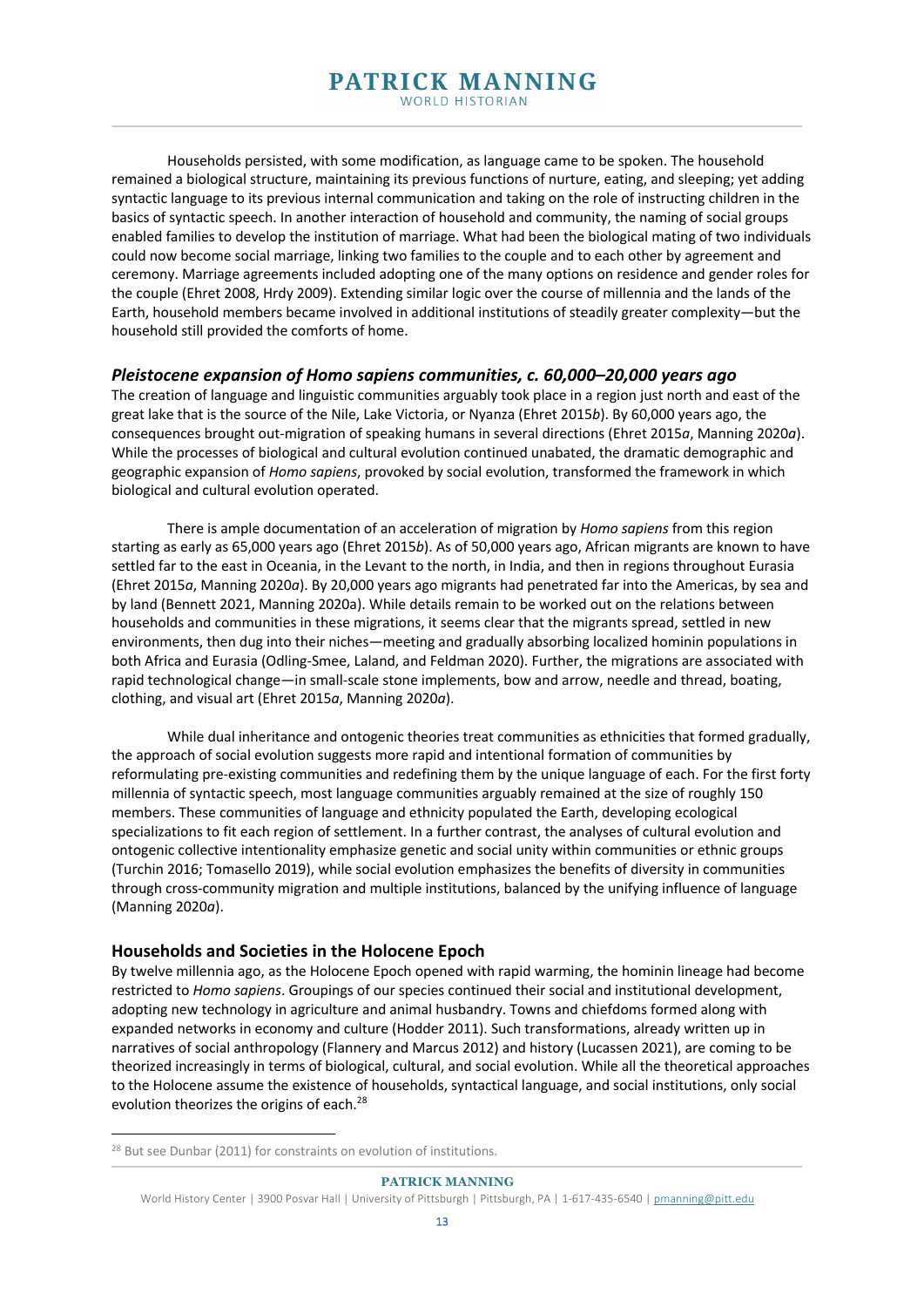A theoretical review of Holocene-era communities and societies must account for the deep existence of hominid communities, along with the biological evolution that sustained communities and their intimate groupings. Nevertheless, the scale of social organization increased decisively in the Holocene era. Even before the Holocene and agriculture, it may be argued that the ecological disruptions of the Last Glacial Maximum led to consolidation and confederation of some communities (Mithen 2006, Manning 2020a). While the minimum size of language groups remained at about 150 speakers, the maximum limit was decisively overcome in the Holocene. Communities of 150 members were widely superseded and absorbed by progressively larger units since labeled as tribes, societies, and states (Coward and Dunbar 2014).<sup>29</sup> Yet community-sized social groupings of about 150, still favored by deep-seated biological ancestry, continued to exist and function in various ways, for instance as clans within societies. Households, more basic to the human order, continued to persist visibly, though they too were incorporated into larger social units.

Households underwent additional changes as agricultural production gradually expanded. The work of cultivation had both household and societal dimensions: households maintained gardens near at hand, while the work of clearing fields and harvesting involved community-level cooperation. A tighter spacing of childbirth, well known for agricultural societies, expanded household size but also added laborers for community and society levels. In an interpretation of Holocene cultural-evolutionary change, Peter Turchin has argued that ethnic groups, having become genetically and socially unified through dual inheritance, battled each other in the Neolithic era until agriculturists and state-builders won out over foragers; thereafter, the expansion of states created a return to social peace within political borders (Turchin 2016, 2017). In a contrasting social-evolutionary approach to the same era, this author has emphasized the prominence of cross-community migration and the agency of social institutions as factors reinforcing social and genetic diversity. Such a story of communities in the Holocene era assumes an accelerating profusion of institutions including states, markets, kinship, armies, metallurgy, horse culture, water management, maritime travel, and religious and cultural structures, with a balance of hierarchy and network (Manning 2020*a*).

## *Households during the past 4,000 years*

During the last four millennia, even as many societies became large and complex, households have maintained their structure and their autonomy but have taken on new tasks. Not only do households remain the principal venue for eating, sleeping, child care, and repose, but they have taken on expanding activities in dress, personal hygiene, and connection to popular culture (Haviland 1972, Liao 2001). Beyond these additional tasks, one may posit two general patterns by which households have undergone modification: *partnerships* of household and society and *displacement* of households by society. In recent partnerships, the use of industrial equipment for household chores eases household work but at the cost of payments out of earnings.<sup>30</sup> Second, community activities have displaced households: the institutions of monasteries, prisons, and military housing displaced households in providing homes for their wards; the recent growth of nursing homes plays a similar role. Households are finding that restaurants and even home delivery of food are cutting into their function of feeding household members.

In further modifications during recent centuries, households have persisted despite slavery, mortality decline, schooling, and citizenship. The large-scale expansion of slavery from the fourteenth to the nineteenth centuries expanded polygyny, making slave women into single heads of households; their children belonged to their owners, who may or may not have been the fathers. The global mortality decline of the nineteenth and especially twentieth centuries caused household size to grow rapidly, so that households were pressed to sustain this population. Yet the expanded labor force ultimately built great cities and industries. Schools took over the later nurture of children, while women increasingly worked both in and out of the household. In the era of nations, households participate in balancing citizen and society. The citizenry of the nation is basically

<sup>&</sup>lt;sup>29</sup> The societies of foraging peoples today, though relatively small in size, commonly have populations close to 1500. It may be that they expanded their scale in the early Holocene along with agriculturists.

<sup>&</sup>lt;sup>30</sup> In a truly ancient example of household-community partnership, marriages linked couples within households at the same time as they linked the couple's household to the households of their parents and wider kin nets.

World History Center | 3900 Posvar Hall | University of Pittsburgh | Pittsburgh, PA | 1-617-435-6540 | pmanning@pitt.edu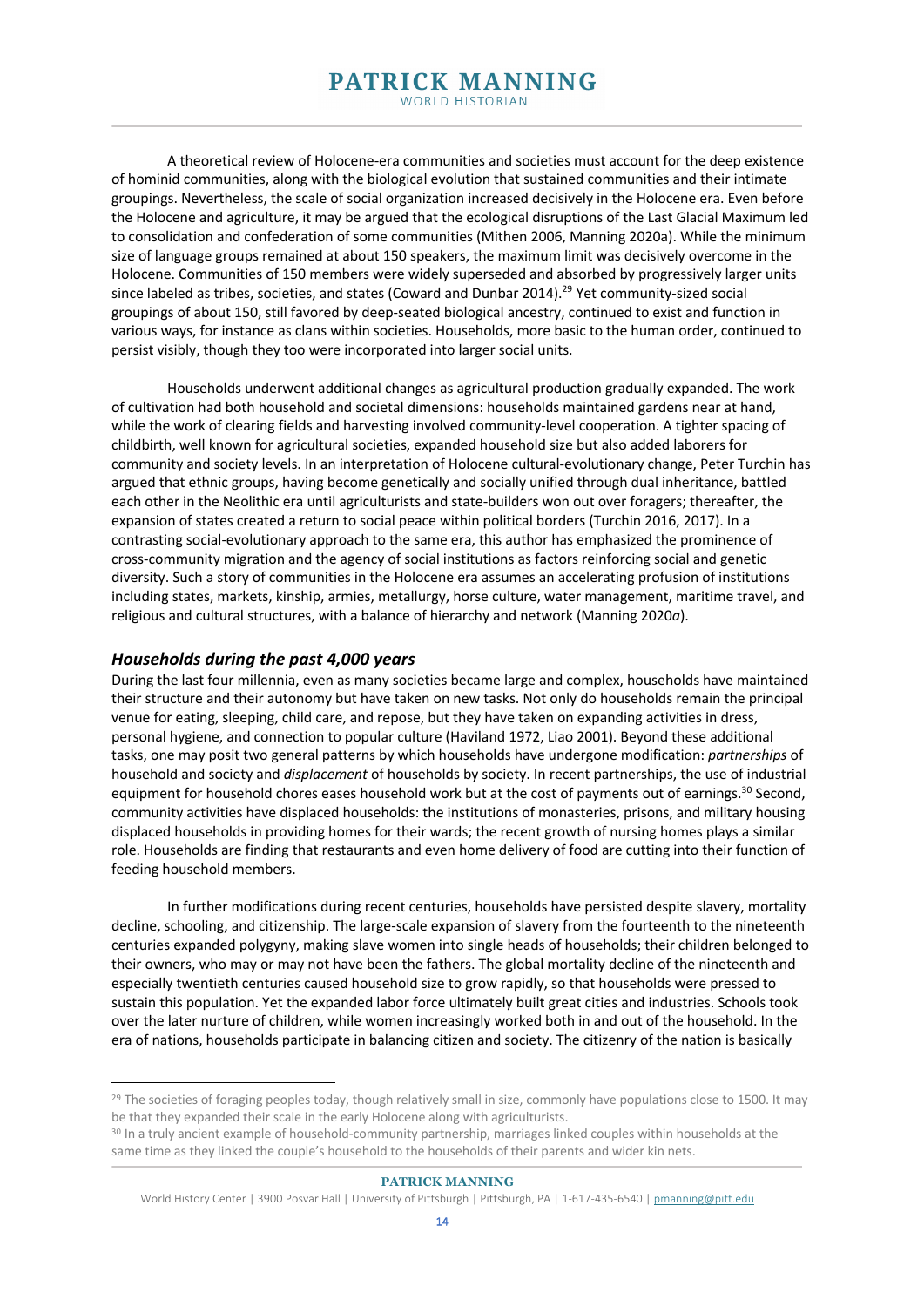the population of the households, recognized by political institutions; households provide the basis for voters to cast ballots.

## **Contemporary Households and Social Labor**

This survey of households and their interaction with communities and societies is traced from the bottom up. Such an intimate perspective addresses basic groups of the human order and argues that they continue to structure the full range of human existence. To complete this interpretation, I redefine *social labor* as an expanded level of community labor: social labor emerged in the Holocene era as societies expanded, incorporating communities within them. In an issue first hinted at in the time of *Homo erectus*, laboring activities outside the intimate group could only be completed if households were able to reproduce enough young adults. With time, society-level activities expanded more rapidly than household activities, while households took on more productive work as well as the reproduction of more offspring. Formation of the human household was one important step in expanding reproduction of offspring. Creation of spoken language and then of collaborative social institutions expanded the productivity of community and then of society. That is, the household and the community each expanded their characteristic productivity over time.

As societies grow in complexity—adding institutions relying on both social structures and physical capital—they require growing amounts of labor to carry out their tasks. Households too upgrade their technology, relying either on additional labor or purchasing household equipment. Somehow, through efforts in these two directions, households have generated and sustained the labor needed to support both the community and the household itself. This increase in household productivity—or what could be treated as an increase in the exploitation of households by society—presents a major issue in the understanding of household evolution.

Earlier analyses of households, while they address internal household functions, leave aside the transfer of labor from household to society. Anthropological studies document the existence of households and their short-term interplay with larger social groups (Hawkes, O'Connell, and Blurton Jones 1997; Flannery and Marcus 2012; Antweiler 2016; Roberts 1991). Sociological studies document the household as a residential unit, overlapping with the family. Friedrich Engels' analysis of households divided them into classes and noted the way in which privileged families passed on their wealth to later generations. Alfred Marshall spoke of the economics of the family with concern both for productivity and family ethics. Hans Medick launched studies of protoindustrialization in early modern Europe, centering on household manufacturing that preceded factory production (Medick 1976). For twentieth-century households, Gary Becker traced short-term issues in the optimization of consumption issues, relying on the theory of the firm (Becker 1976:3–14). These studies, however, did not explore structural relations between household and society, especially the generational transfer of labor from household to society-wide activities. On the long-term history and functioning of the household, the most important contribution is Jan Lucassen's 70,000-year history of labor, which provides systematic balance between households and other workplaces (Lucassen 2021). For the Neolithic era, he documents household interactions with other social sectors, including the rise of inequality within households. He traces the relative expansion of social workplaces and their productive activity in comparison with households, combining home production with social reproduction. This broad analysis also touches on households as the source of social labor, arguing for instance that households formed the organizational heart of early modern China (Lucassen 2021:189, 177–181).

The human household is presented here as a biological structure that took form in a specific historical situation some 400,000 years ago. I have emphasized the continuity and stability of intimate groups, including households, from their formation to the present, even as natural selection and two new regimes of evolution transformed the human order to an immense degree. On the other hand, the household is also argued to have undergone significant changes, especially in providing absolute and relative increases in the labor that it transfers to the larger scales of the community. One can see that community activity was always there, that it has grown relatively, and that it relies on a labor force born and nurtured in households.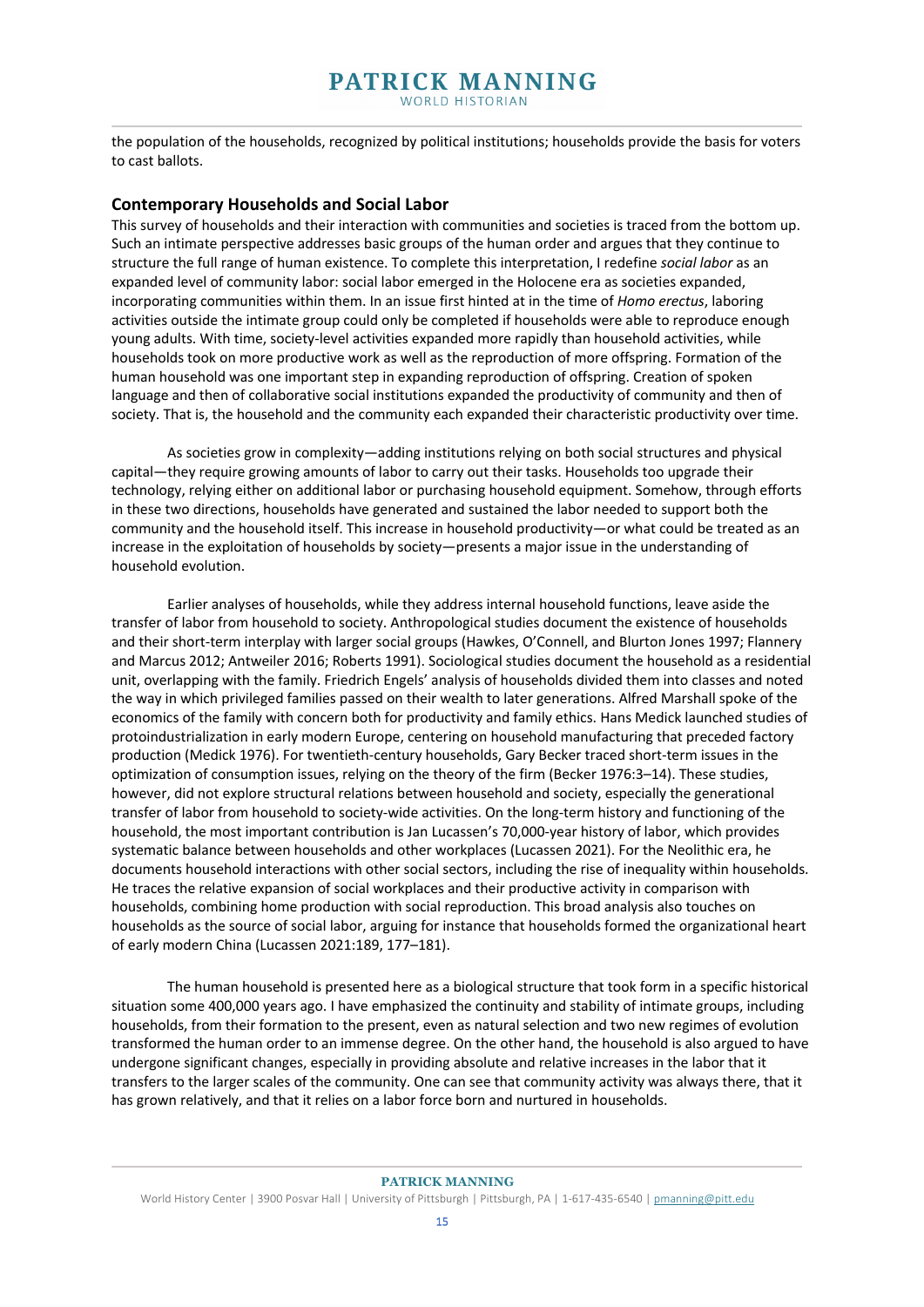#### **References**

Aiello, L., and Dunbar, R. I. M. 1993. Neocortex size, group size and the evolution of language. *Current Anthropology* 34:184–93.

Antón, Susan C., Hannah G. Taboada, Emily R. Middleton, Christopher W. Rainwater, Andrea B. Taylor, Trudy R. Turner, Jean E. Turnquist, Karen J. Weinstein, and Scott A. Williams. 2016. Morphological variation in *Homo erectus* and the origins of developmental plasticity. *Philosophical Transactions of the Royal Society B*  https://doi.org/10.1098/rstb.2015.0236

Antweiler, Christoph. 2016. *Our common denominator: human universals revisited.* New York: Berghahn Books.

Aubert, M., P. Setiawan, A. A. Oktaviana, A. Brumm, P. H. Sulistyarto, E. W. Saptomo, B. Istiawan, T. A. Ma'rifat, V. N. Wahyuono, F. T. Atmoko, et al. 2018. Paleolithic cave art in Borneo. *Nature* 564:254–257.

Bandura, Albert. 1971. *Social learning theory.* Morristown, NJ: General Learning Press, 1971.

Barrett, Louise, Robin Dunbar, and John Lycett. 2002. *Human Evolutionary Psychology.* Princeton: Princeton University Press.

Becker, G. 1976. *The eonomic approach to human behavior*. Chicago: University of Chicago Press.

Bennett, Matthew R., David Busto, Jeffrey S.Pigati, et al. 2021. "Evidence of humans in North America during the Last Glacial Maximum." *Science* 373: 1528—1531.

Berwick, Robert, and Noam Chomsky. 2016. *Why only us: language and evolution.* Cambridge, MA: MIT Press. Bickerton, Derek. 1990. *Language and species.* Chicago: University of Chicago Press.

Bickerton, Derek. 2009. *Adam's tongue: how humans made language, how language made humans.* New York: Hill and Wang.

Bowler, Peter J. *Evolution: the history of an idea*, 3rd ed. Berkeley: University of California Press, 2003.

Boyd, Robert. 2018. *A different kind of animal. How culture transformed our species.* Princeton: Princeton University Press. Boyd, Robert, and Peter J. Richerson. 1985. *Culture and the evolutionary process.* Chicago: University of Chicago Press. Boyd, Robert, and Peter J. Richerson. 2005. *The origin and evolution of cultures.* Oxford: Oxford University Press.

Boyd, Robert, Herbert Gintis, Samuel Bowles, and Peter J. Richerson. 2003. Evolution of altruistic punishment. *PNAS* 100:3531–3535.

Campbell, Donald T. 1975. On the conflicts between biological and social evolution and between psychology and moral tradition. *American Psychologist* 30:1103–1126.

Cann, Rebecca L., Mark Stoneking, and Allan C. Wilson. 1987. Mitochondrial DNA and human evolution. *Nature* 325:31–36. Cavalli-Sforza , Luigi Luca, and Marcus W. Feldman. 1981. *Cultural transmission and evolution: a quantitative approach.* 

Princeton: Princeton University Press.

Christakis, Nicholas A. 2019. *Blueprint: the evolutionary origins of a good society.* New York: Little, Brown.

Colapinto, John. 2021. *This is the voice.* New York: Simon and Schuster.

Coleman, James S. 1986. Social theory, social research, and a theory of action. *American Journal of Sociology* 91:1309–35.

Coward, Fiona, and R. I. M. Dunbar. 2014. "Communities on the Edge of Civilization." In Dunbar, Gamble, and Gowlett, *Lucy to Language,* 380–404.

Crook, J. H., J. E. Ellis, and J. D. Goss-Custard. 1976. "Mammalian Social Systems: Structure and Function." *Animal Behaviour*: 261–274.

Darwin, Charles. 1859. *On the origin of species by means of natural selection.* London: John Murray.

Dennett, Daniel. 1987. *The Intentional Stance.* Cambridge, MA: MIT Press.

De Waal, Frans B. M. 2006. Bonobo sex and society. *SA Special Editions* 16, 3s:14–21.

Dobzhansky, Theodosius. 1937. *Genetics and the origin of species.* New York: Columbia University Press.

Douglass, John G., and Nancy Gonlin. 2016. The household as analytical unit: case studies from the Americas. In *Ancient households of the Americas: conceptualizing what households do*, eds. Douglass and Gonlin, 1–44. Boulder: University of Colorado Press.

Dunbar, R. I. M. 1988. *Primate social systems*. London: Chapman and Hall.

Dunbar, R. I. M. 1993 Coevolution of neocortical size, group size and language in humans. *Behavioral and Brain Sciences* 16:681–735.

Dunbar, Robin. 1996. *Grooming, gossip and the evolution of language.* London: Faber and Faber.

Dunbar, R. I. M. 2011. "Constraints on the evolution of social institutions and their implications for information flow." *Journal of Institutional Economics* 7: 345–371.

Dunbar, Robin. 2020*a*. *Evolution: what everyone needs to know.* Oxford: Oxford University Press.

Dunbar, R. I. M. 2020*b*. "Climate, Fire and the Biogeography of Palaeohominins." In *Landscapes of Human Evolution: Contributions in Honour of John Gowlett*, eds. James Cole, John McNabb, Matt Grove and Rob Hosfield, 156–168 (Summertown, UK: Archaeopress).

Dunbar, R. I. M. 2020*c*. "Structure and function in human and primate social networks: implications for diffusion, network stability and health." *Proceedings Royal Society A* 476: 20200446.

#### **PATRICK MANNING**

World History Center | 3900 Posvar Hall | University of Pittsburgh | Pittsburgh, PA | 1-617-435-6540 | pmanning@pitt.edu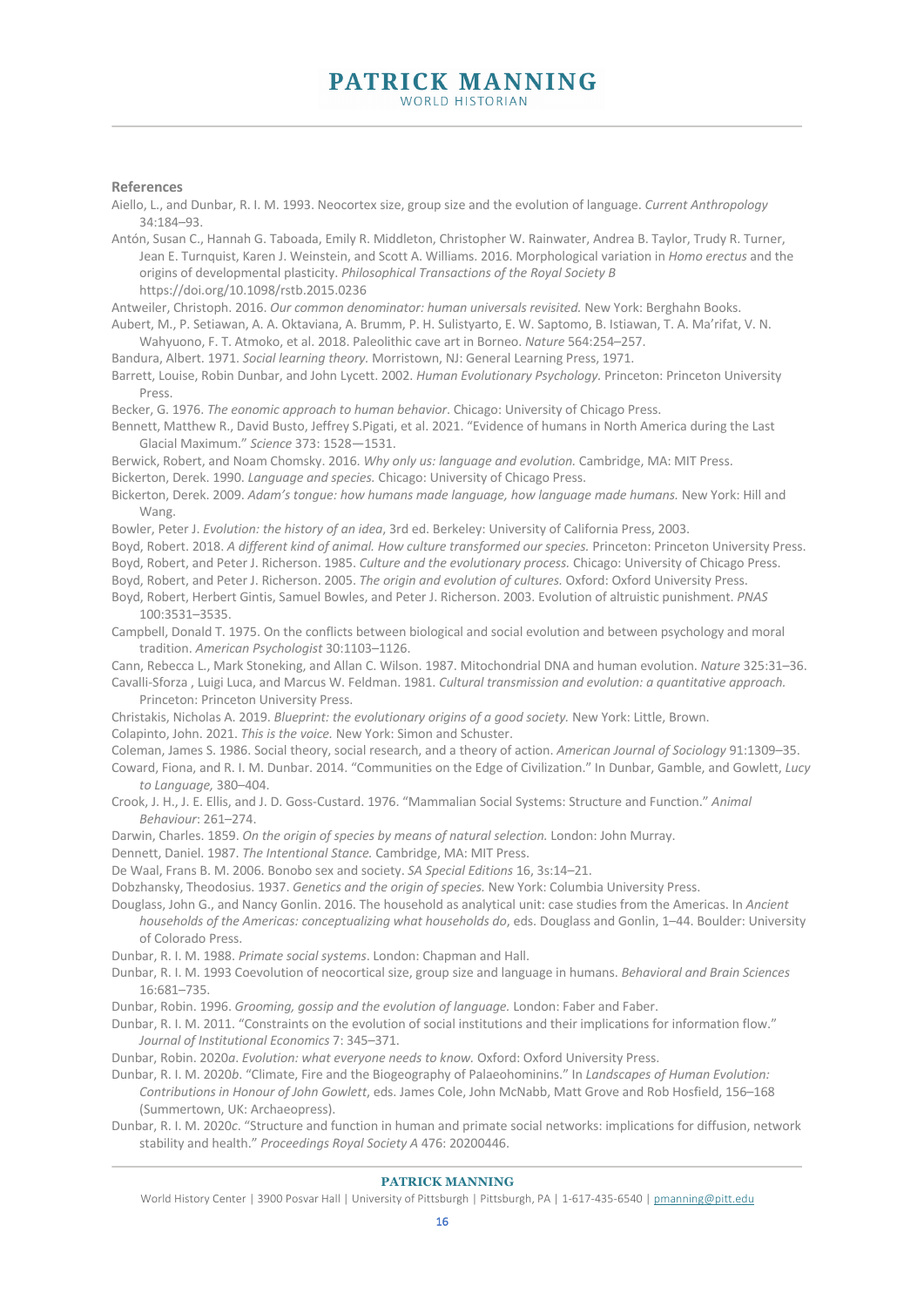# **PATRICK MANNING**

WORLD HISTORIAN

- Dunbar, R. I. M., Clive Gamble, and J. A. J. Gowlett, eds. 2014. *Lucy to Language: The Benchmark Papers.* Oxford: Oxford University Press.
- Ehret, Christopher. 2008. Reconstructing ancient kinship in Africa. In *Early Human Kinship: From Sex to Social Reproduction*, eds. Nicholas J. Allen, Hilary Callan, Robin Dunbar and Wendy James, 200–31. Oxford: Blackwell.

———. 2015*b*. Africa from 48,000 to 9500 BCE. In David Christian (ed.), *The Cambridge World History.* Vol. 1: *Introducing World History, to 10,000 BCE*, 362–93. Cambridge: Cambridge University Press.

———. 2015*a.* Early humans: tools, language, and culture. In David Christian (ed.), *The Cambridge World History.* Vol. 1: *Introducing World History, to 10,000 BCE*, 339–61. Cambridge: Cambridge University Press.

Engelmann, Jan M., and Michael Tomasello. 2018. The middle step: joint intentionality as a human-unique form of secondpersonal engagement. In Marija Jankovic and Kirk Ludwig, eds.,*The Routledge Handbook of Collective Intentionality*, 433–37. London: Routledge.

Fitch, W. Tecumseh. 2010. *The evolution of language*. Cambridge: Cambridge University Press.

Flannery, Kent, and Joyce Marcus. 2012. *The creation of inequality: how our prehistoric ancestors set the stage for monarchy, slavery, and empire.* Cambridge, MA: Harvard University Price.

Fossey, Dian. 1983. *Gorillas in the mist.* Boston: Houghton Mifflin.

Gockman, David, Eitan Lavi, Kay Prüfer, Mario F. Fraga, José A. Riancho, Janet Kelso, Svante Pääbo, Eran Meshorer, and Liran Carmel. 2014. Reconstructing the DNA methylation maps of the Neanderthal and the Denisovan. *Science*  344:523–527.

Goldfield, Anna. 2019. Neanderthal bones: signs of their sex lives. *Anthropology Magazine*, 12 September 2019. Goren-Inbar, N. *et al.* 2004. Evidence of hominin control of fire at Gesher Benot Ya'aqov, Israel. *Science* 304, 725–727. Goodall, Jane. 2010. *Through a window: my thirty years with the chimpanzees of Gombe.* Boston: Houghton Mifflin. Gould, Stephen Jay. 1977. Ontogeny and phylogeny. Cambridge, MA: Belknap Press of Harvard University Press.

Gowlett, John, Clive Gamble, and Robin Dunbar. 2012. "Human Evolution and the Archaeology of the Social Brain." *Current Anthropology* 53: 693–722.

Groucutt, Huw S., Tom S. White, Eleanor M. L. Scerri, Eric Andrieux, Richard Clark-Wilson, et al. 2021. "Multiple hominin dispersals into Southwest Asia over the past 400,000 years." *Nature* 597: 376–380.

Hallett, Emily Y., Curtis W. Maraen, Teresa E. Steele, Esteban Álvarez-Fernández, et al. 2021. A worked bone assemblage from 120,000–90,000 year old deposits at Contrebandiers Cave, Atlantic coast, Morocco. *iScience* 24, 9:10298. doi:10.1016/j.isci.2021.102988.

Hamilton, W. D. 1964. The genetical evolution of social behavior. *Journal of Theoretical Biology* 7:1–52.

Haraven, Tamara K. 1975. Review of *Household and Family in Past Time* by Peter Laslett and Richard Wall. *History and Theory* 14:242–51.

Harcourt-Smith, William H. E. 2010. "The First Hominins and the Origins of Bipedalism." *Evolution: Education and Outreach* 3: 333–340.

Haviland, William A. 1972. Prehistoric population estimates, and the Ancient Maya. *American Antiquity* 37:135–39.

Hawkes, K., J. F. O'Connell, and N. G. Blurton Jones. 1997. Hadza women's time allocation. offspring provisioning, and the evolution of long postmenopausal life spans. *Current Anthropology* 38:551–77.

- Henrich, Joseph. 2016. *The secret of our success: how culture is driving evolution, domesticating our species, and making us smarter.* Princeton: Princeton University Press.
- Hodder, Ian. 2011. *The leopard's tale: revealing the mysteries of Çatalhöyök*. London: Thames and Hudson.
- Hrdy, Sarah Blaffer. 2009. *Mothers and others: the evolutionary origins of mutual understanding.* Cambridge, MA: Belknap Press of Harvard University Press.

Hurford, James R. 1999. The evolution of language and languages. In *The Evolution of Culture: An Interdisciplinary View*, eds. Robin Dunbar, Chris Knight, and Camilla Power, 173–93. New Brunswick, NJ: Rutgers University Press.

Jankovic, Marija, and Kirk Ludwig, eds. 2018. *The Routledge handbook of collective intentionality.* London: Routledge.

Kittler, R., Kayser, M. Stoneking, M. 2003. "Molecular evolution of Pediculus humanus and the origin of clothing." *Current Biology*, 13, 1414–1417.

Laslett, Peter, with Richard Wall. 1972. *Household and family in past time.* Cambridge: Cambridge University Press.

Liao, Tim Futing. 2001. Were past Chinese families complex? Household structures during the Tang dynasty. *Continuity and Change* 16, 3:331–55.

Lieberman, Philip. 2007. The Evolution of human speech: Its anatomical and neural bases. *Current Anthropology* 48, 1:37— 66.

Lipson, Mark, Elizabeth A. Sawchuk, Jessica C. Thompson, Jonas Oppenheimer, Christian A. Tryon, et al. 2022. "Ancient DNA and deep population structure in sub-Saharan African foragers." Nature https://doi.org/10.1038/s41586-022- 04430-9

Lucassen, Jan. 2021. *The story of work: a new history of humankind.* New Haven: Yale University Press.

MacDonald, Katharine, Fulco Scherjon, Eva van Veen, Krist Vaesen, and Wil Roebroeks. 2021. Middle Pleistocene fire use: the first signal of widespread cultural diffusion in human evolution. *PNAS* 118, 31:e2101108118.

Manning, Patrick. 2006. *Homo sapiens* populates the Earth: a provisional synthesis, privileging linguistic evidence. *Journal of World History* 17:115–158.

World History Center | 3900 Posvar Hall | University of Pittsburgh | Pittsburgh, PA | 1-617-435-6540 | pmanning@pitt.edu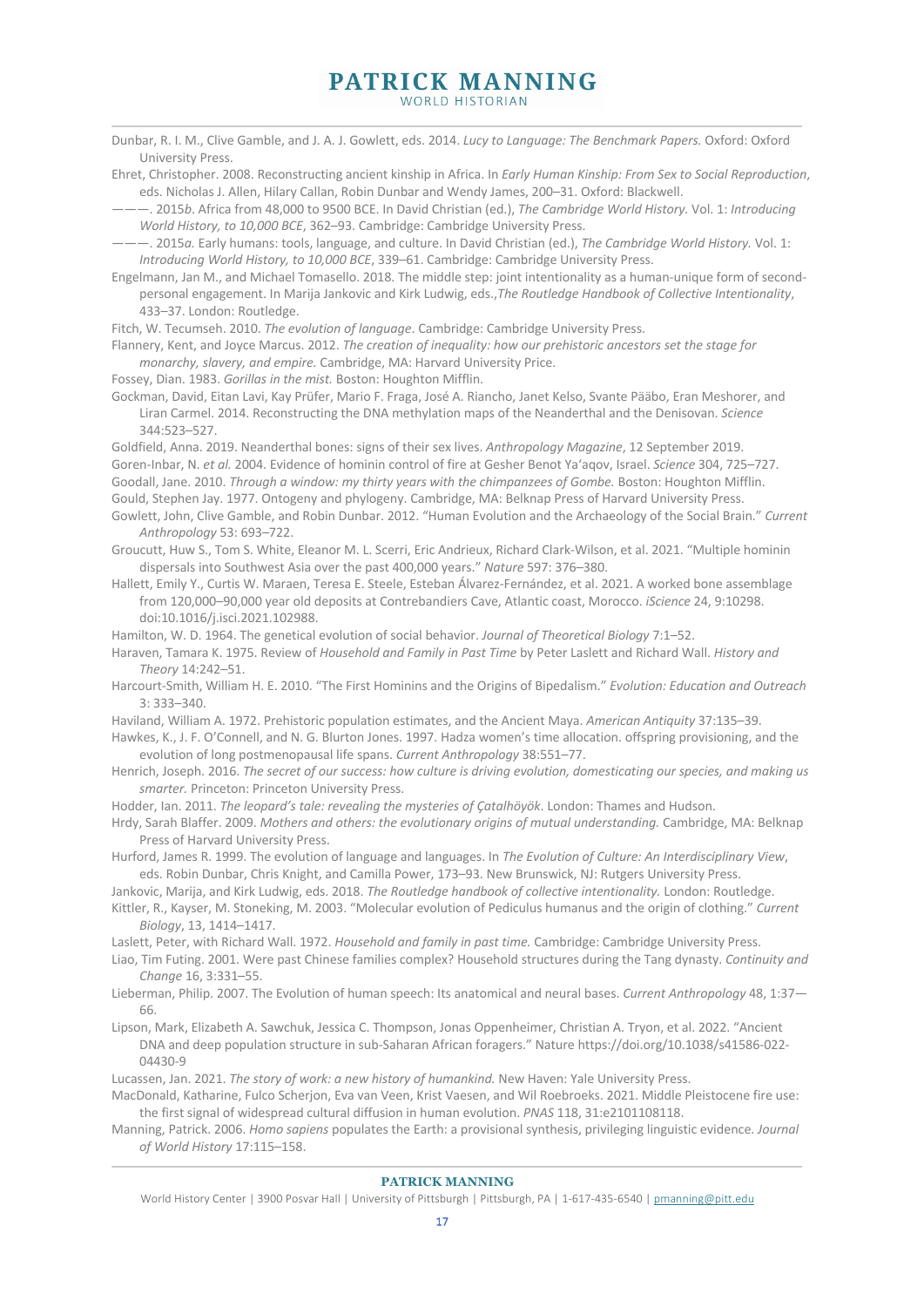———. 2020*a*. *A history of humanity: the evolution of the Human System.* Cambridge: Cambridge University Press.

———. 2020*b*. *Methods for human history: studying social, cultural, and biological evolution.* New York: Palgrave Macmillan.

———. 2023. Origins of social evolution: language and institutional evolution. *Anthropos.* Forthcoming. Maynard Smith, John, and Eörs Szathmáry. 1995. *The major transitions in evolution.* Oxford: Oxford University Press.

McElreath, Richard, and Robert Boyd, *Mathematical Models of Social Evolution: A Guide for the Perplexed* (Chicago: University of Chicago Press, 2007)

Medick, Hans. 1976. The proto-industrial family economy: the structural function of household and family during the transition from peasant society to industrial capitalism. *Social History* 1:291–315.

Mesoudi, Alex, and Alex Thornton. 2018. What is cumulative cultural evolution? *Proceedings of the Royal Society.*  Doi.org/10.1098/respb.2018.0712.

Mithen, Steve. 2006. *After the ice: a global human history 20,000—5000 BCE.* Cambridge, MA: Harvard University Press. Morange, Michel, trans. Matthew Cobb. 1998. *History of molecular biology*. Cambridge: Harvard University Press. Mounier, A., F. Marchal, S. Condemi. 2009. Is *Homo heidelbergensis* a distinct species? New insight on the Mauer mandible.

*Journal of Human Evolution* 56:219–46.

Nelson, Emma, Campbell Rolian, Lisa Cashmore, and Susanne Shultz. 2011. "Digit ratios predict polygyny in early apes, *Ardipithecus*, Neanderthals and early modern humans but not in *Australopithecus.*" *Proceedings of the Royal Society B* 278: 1556–1563.

North, Douglass C., John Joseph Wallis, Steven B. Webb, and Barry R. Weingast. 2009. *Violence and social orders: a conceptual framework for interpreting recorded history.* New York: Cambridge University Press.

Odling-Smee, F. John, Kevin N. Laland, and Marcus W. Feldman. 2020. *Niche construction: the neglected process in evolution*. Princeton: Princeton University Press.

Plavcan, J. Michael. 2012. Body size, size variation, and sexual size dimorphism in early *Homo*. *Current Anthropology* 53, S6:S409–S423.

Preyer, Gerhard, and Georg Peter, eds. 2017. Social ontology and collective intentionality: critical essays on the philosophy of Raimo Tuomela and his responses. Cham: Springer.

Reich, David. 2018. *Who we are and how we got here: ancient DNA and the new science of the human past.* New York: Pantheon.

Richerson, Peter J., and Morten H. Christiansen, eds. 2013. *Cultural evolution: society, technology, language, and religion.*  Cambridge, MA: MIT Press.

Richter, David, Rainer Grün, Renaud Joannes-Boyau, Teresa E. Steele, Fethi Amani, et al. 2017. "The age of the hominin fossils from Jebel Irhoud, Morocco, and the origins of the Middle Stone Age." *Nature* **546** (7657): 293–296.

Roberts, Penelope. 1991. Anthropological perspectives on the household. *IDS Bulletin* 22:60–66.

Scerri, Eleanor M. L., Mark G. Thomas, Andrea Manica, Philipp Gunz, Jay T. Stock, et al. 2018. "Did Our Species Evolve in Subdivided Populations across Africa, and Why Does It Matter?" *Trends in Ecology & Evolution*, 33 (8): 582–594.\ Searle, John. 1983. *Intentionality: An essay in the philosophy of mind.* Cambridge: Cambridge University Press.

Searle, John. 1995. *The construction of social reality.* New York: Free Press.

Smith, Eric Alden. 2000. Three styles in the evolutionary analysis of human behavior. In L. Cronk, N. Chagnon, and W. Irons, eds., *Adaptation and human behavior*, 27–46. New York: Aldine de Gruyter.

Shennan, Stephen. 2003. *Genes, Memes and Human History. Darwinian Archaeology on Cultural Evolution*. New York: Thames and Hudson.

Stiller, J. and Dunbar, R.I.M. (2007). 'Perspective-taking and social network size in humans', *Social Networks* 29: 93–104. Tattersall, Ian. 2012. *Masters of the planet: The search for our human origins.* New York: Palgrave Macmillan.

———. 2015. *The strange case of the rickety cossack and other cautionary tales from human evolution.* New York: St. Martin's Press.

———. 2017*a*. The material record and the antiquity of language. *Neuroscience and Biobehavioral Reviews* 81:247–54.

———. 2017*b.* How can we detect when language emerged? *Psychonomic Bulletin and Review* 24:64–67.

———. 2019. The minimalist program and the origin of language: a view from paleontology. *Frontiers in Psychology* 10:1–5 (Article 677).

Thieme, Hartmut. 1997. Lower Palaeolithic hunting spears from Germany. *Nature* 385 (6619):807–810.

Tishkoff, Sarah A., Floyd A. Reed, Françoise R. Friedlaender, Christopher Ehret, Alessia Ranciaro, Alain Froment, Jibril B. Hirbo, Agnes A. Awomoyi, Jean-Mrie Bodo, Ogobara Doumbo, et al. 2009. The genetic structure and history of Africans and African Americans. *Science* 324:1035–1044.

Tomasello, Michael. 2019. *Becoming human: a theory of ontogeny.* Cambridge, MA: Belknap Press of Harvard University Press.

Tomasello, Michael, Ann Cale Kruger, and Hilary Horn Ratner. 1993. "Cultural Learning." *Behavioral and Brain Sciences* 16:495–511.

Tomasello, Michael, Alicia P. Melis, Claudio Tennie, Emily Wyman, and Esther Herrmann. 2012. Two Key Steps in the Evolution of Human Cooperation: The Interdependence Hypothesis. *Current Anthropology* 53:673–686.

#### **PATRICK MANNING**

World History Center | 3900 Posvar Hall | University of Pittsburgh | Pittsburgh, PA | 1-617-435-6540 | pmanning@pitt.edu